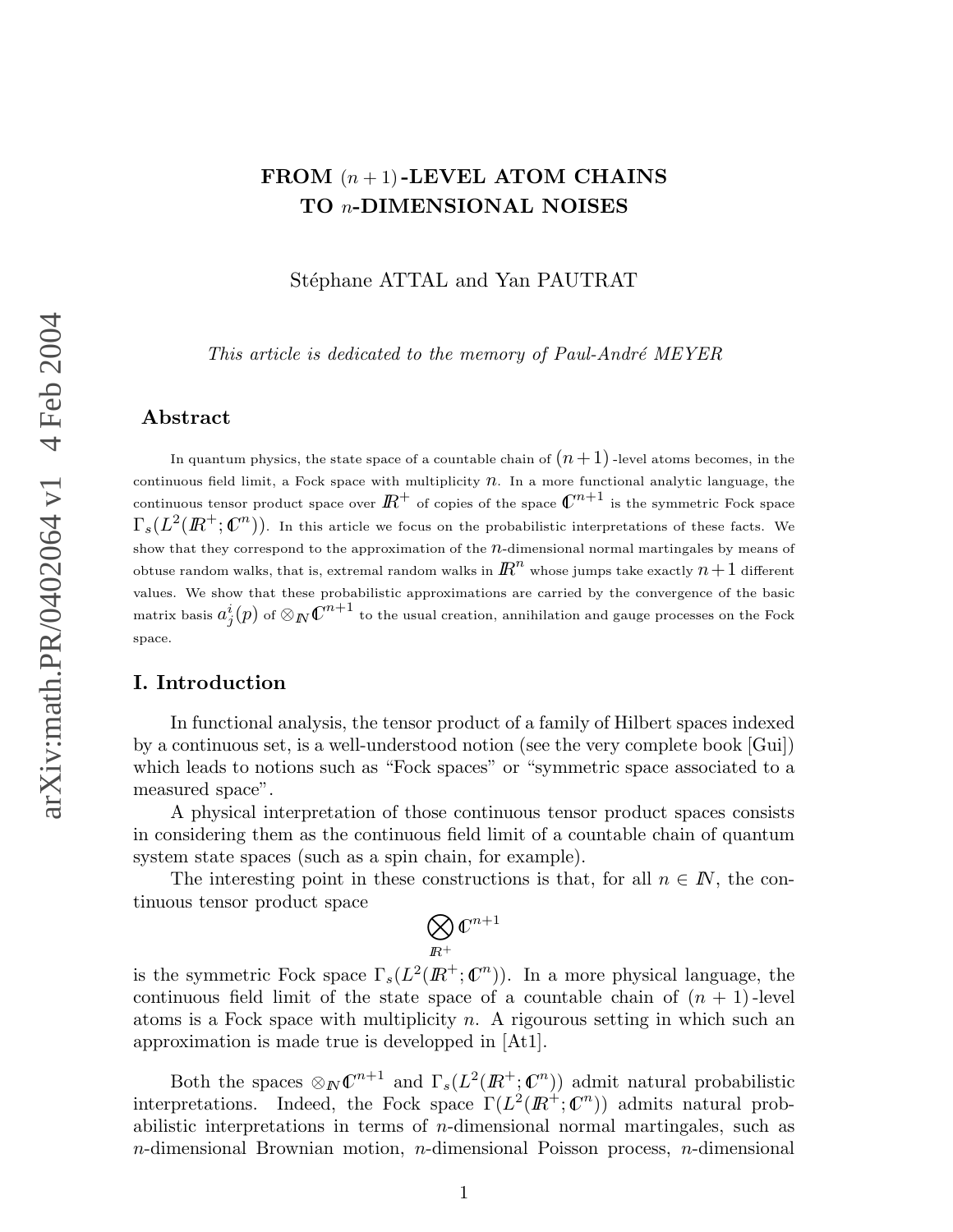Azéma martingales  $\ldots$  (cf [A-E] and [At2]). The aim of this article is to understand how the approximation of  $\Gamma(L^2(\mathbb{R}^+;\mathbb{C}^n))$  by means of spaces  $\otimes_{\mathbb{N}} \mathbb{C}^{n+1}$  can be interpreted in probabilistic terms.

The structure of the space  $\otimes_{I\!N} \mathcal{C}^{(n+1)}$  suggests that we are dealing with random walks whose jumps are taking  $(n + 1)$  different values.

In this article we show that the key point of this approximation is the notion of obtuse random walks, developped in [A-E]. They are the centered and normalized random variables in  $\mathbb{R}^n$  which take exactly  $(n + 1)$  different values.

These obtuse random variables are naturally associated to an algebraic object called sesqui-symmetric 3-tensor and the associated random walk satisfies a discrete-time structure equation. This structure equation allows us to represent the multiplication operators by this random walk in terms of some basic operators of  $\otimes_{I\!\!N} 0^{n+1}$ .

Considering the approximation of the Fock space  $\Gamma(L^2(\mathbb{R}^+;\mathbb{C}^n))$  by means of spaces  $\otimes_{I\!\!N} \mathcal{C}^{n+1}$ , we obtain the approximation of a continuous-time normal martingale. The sesqui-symmetric 3-tensor  $\Phi$  then converges to a so-called *doubly*symmetric 3-tensor which is the key of the structure equation describing the probabilistic behaviour of that normal martingale (jumps, continuous and purely discontinuous parts...).

This article is organized in the following way: in section two we introduce the state space of the atom chain and the associated operators. In section three, we describe obtuse random walks in  $\mathbb{R}^n$ , their structure equations and their representations as operators on the state space of the atom chains. In section four we introduce Fock space and its quantum stochastic calculus, and the relation of these objects with the atom chains. In section five we describe structure equations for normal martingales and the information given by these equations in a special case. In section six we put together all of our tools and prove convergence in law of random walks to well-identified normal martingales. In section seven we review some explicit and illustrative examples.

# II. The structure of the atom chain

We here introduce the mathematical structure and notations associated to the space  $\otimes_{I\!\!N} \mathbb{C}^{n+1}$ . As the reader will easily see, this only means choosing a particular basis for the vectors and for the operators on that space. The physicallike terminology that we here use time to time is not necessary for the sequel, it is just informative (though it is pertinent and really used in articles such as [A-P]).

Consider the space  $\mathbb{C}^{n+1}$  in which we choose an orthonormal basis denoted by  $\{\Omega, X^1, \ldots, X^n\}$ . This space and this particular choice of an orthonormal basis physically represent either a particle with n excited states  $X^i$  and a ground state  $\Omega$ , or a site which is either empty  $(\Omega)$  or occupied by a type i particle  $(X<sup>i</sup>)$ . We often write  $X^0$  for  $\Omega$  when we need unified notations, but it is important in the sequel to distinguish one of the basis states.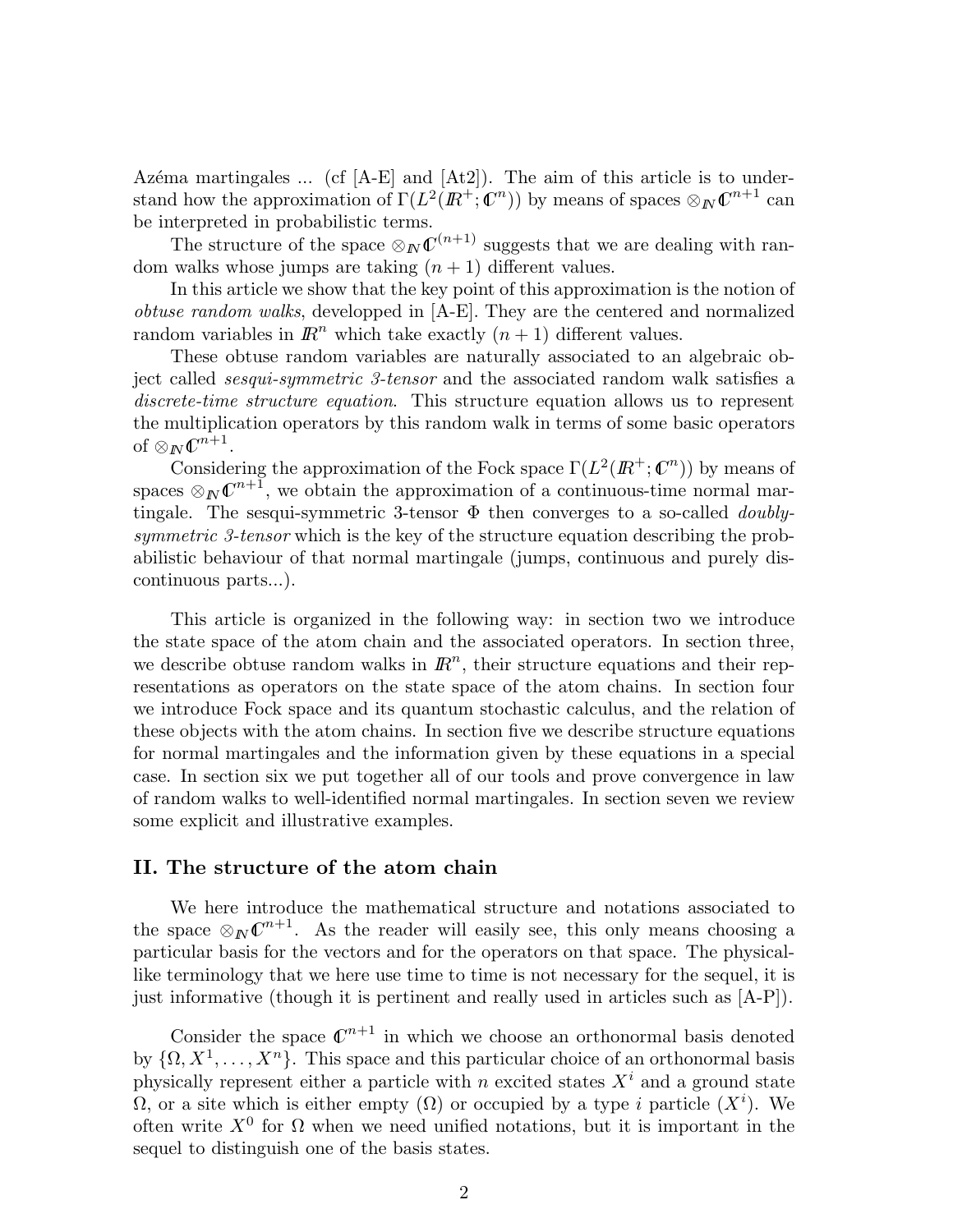Together with this basis of  $\mathbb{C}^{n+1}$  we consider the following natural basis of  $\mathcal{L}(\mathbb{C}^{n+1})=M_{n+1}(\mathbb{C})$ :

$$
a_j^i X^k = \delta_{ki} X^j,
$$

for all  $i, j, k = 0, \ldots, n$ . With these notations the operator  $a_j^0$  corresponds, up to a sign factor, to classical fermionic creation operator for the particle  $X^j$ ; indeed, we have  $a_j^0 \Omega = X^j$  and  $(a_j^0)^2 = 0$ . The operator  $a_0^j$  $\frac{1}{0}$  corresponds to its associated annihilation operator. The operator  $a_j^i$  exchanges a *i*-level state with a *j*-level state particle.

We now consider a chain of copies of this system, like a chain of  $(n + 1)$ -level atoms. That is, we consider the Hilbert space

$$
\mathrm{T}\!\Phi = \bigotimes_{i\in I\!\!N} \mathbb{C}^{n+1}
$$

made of a countable tensor product, indexed by  $\mathbb{N}$ , of copies of  $\mathbb{C}^{n+1}$ . By this we mean that a natural orthonormal basis of TΦ is described by the family

$$
\{X_A; A \in \mathcal{P}_n\}
$$

where

 $-\mathcal{P}_n$  is the set of finite subset  $A = \{(n_1, i_1), \ldots, (n_k, i_k)\}\$  of  $\mathbb{N} \times \{1, \ldots, n\}$ such that the  $n_i$ 's are two by two different. Another way to describe the set  $\mathcal{P}_n$  is to identify it to the set of sequences  $(A_k)_{k\in\mathbb{N}}$  with values in  $\{0,\ldots,n\}$ , but taking only finitely many times a value different from 0.

 $- X_A$  denotes the vector

$$
\Omega\otimes\ldots\otimes\Omega\otimes X^{i_1}\otimes\Omega\otimes\ldots\otimes\Omega\otimes X^{i_2}\otimes\ldots
$$

of TΦ, where  $X^{i_1}$  appears in the copy number  $n_1, X^{i_2}$  appears in the copy  $n_2,...$ When A is seen as a sequence  $(A_k)_{k\in\mathbb{N}}$  as above, then  $X_A$  is advantageously written  $\otimes_k X_{A_k}$ .

The physical meaning of this basis is easy to understand: we have a chain of sites, indexed by  $\mathbb{N}$ ; on each site there is an atom in the ground state or an atom at energy level 1... The above basis vector  $X_A$  specifies that there is an atom at level  $i_1$  in the site  $n_1$ , an atom at level  $i_2$  in the site  $n_2 \dots$ , all the other sites being at the ground state. The space TΦ is what we shall call the  $(n + 1)$ -level atom chain.

We denote by  $a_j^i(k)$  the natural ampliation of the operator  $a_j^i$  to TΦ which acts as  $a_j^i$  on the copy number k of  $\mathbb{C}^{n+1}$  and as the identity on the other copies.

Note, for information only, that the operators  $a_j^i(k)$  form a basis of the algebra  $\mathcal{B}(\mathbb{T}\Phi)$  of bounded operators on  $\mathbb{T}\Phi$ . That is, the von Neumann algebra generated by the  $a_j^i(k)$ ,  $i, j = 0, \ldots, n$ ,  $k \in \mathbb{N}$ , is the whole of  $\mathcal{B}(\mathbb{T}\Phi)$  (for  $\mathbb{T}\Phi$  admits no subspace which is non trivial and invariant under this algebra).

## III. Obtuse random walks in  $\mathbb{R}^n$

We now abandon for a while this structure in order to concentrate on the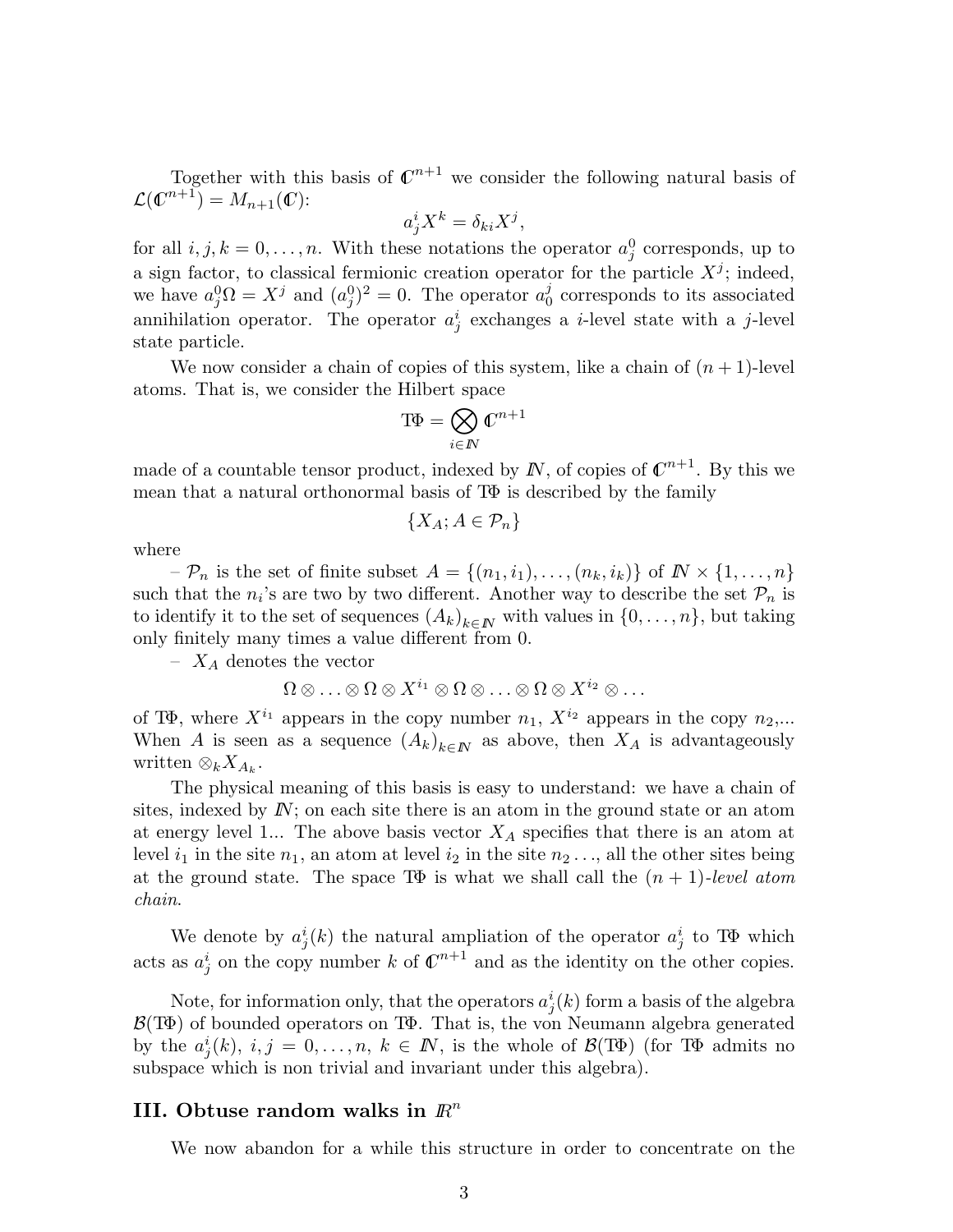probabilistic and algebraic structure of the obtuse random variables. The space TΦ will come back naturally when describing the obtuse random walks.

Let X be a random variable in  $\mathbb{R}^n$  which takes exactly  $n + 1$  different values  $v_1, \ldots, v_{n+1}$  with respective probability  $\alpha_1, \ldots, \alpha_{n+1}$  (all different from 0 by hypothesis). We assume, for simplicity, that  $X$  is defined on its canonical space  $(A, \mathcal{A}, P)$ , that is,  $A = \{1, \ldots, n+1\}$ ,  $\mathcal{A}$  is the  $\sigma$ -field of subsets of A, the probability measure P is given by  $P({i}) = \alpha_i$  and X is given by  $X({i}) = v_i$ , for all  $i = 1, \ldots, n + 1.$ 

Such a random variable X is called *centered and normalized* if  $E[X] = 0$  and  $Cov(X) = I.$ 

A family of elements  $v_1, \ldots, v_{n+1}$  of  $\mathbb{R}^n$  is called an *obtuse system* if

$$
\langle v_i, v_j \rangle = -1
$$

for all  $i \neq j$ .

We consider the coordinates  $X^1, \ldots, X^n$  of X in the canonical basis of  $\mathbb{R}^n$ , together with the random variable  $\Omega$  on  $(A, \mathcal{A}, P)$  which is deterministic and always equal to 1.

We put  $\widetilde{X}^i$  to be the random variable  $\widetilde{X}^i(j) = \sqrt{\alpha_j} X^i(j)$  and  $\widetilde{\Omega}(j) = \sqrt{\alpha_j}$ . For any element  $v = (a_1, \ldots, a_n)$  of  $\mathbb{R}^n$  we put  $\widehat{v} = (1, a_1, \ldots, a_n) \in \mathbb{R}^{n+1}$ .

The following proposition is rather straightforward and left to the reader.

**Proposition 1.** – The following assertions are equivalent.

- i) X is centered and normalized.
- ii) The  $(n+1) \times (n+1)$ -matrix  $(\widetilde{\Omega}, \widetilde{X}^1, \ldots, \widetilde{X}^n)$  is unitary.
- iii) The  $(n+1) \times (n+1)$ -matrix  $(\sqrt{\alpha_1} \hat{v}_1, \dots, \sqrt{a_{n+1}} \hat{v}_{n+1})$  is unitary.
- iv) The family  $v_1, \ldots, v_{n+1}$  is an obtuse system of  $\mathbb{R}^n$  and

$$
\alpha_i = \frac{1}{1 + ||v_i||^2}.
$$

Let T be a 3-tensor in  $\mathbb{R}^n$ , that is, a linear mapping from  $\mathbb{R}^n$  to  $M_n(\mathbb{R})$ . We write  $T_k^{ij}$  $\frac{di}{k}$  for the coefficients of T in the canonical basis of  $\mathbb{R}^n$ , that is,

$$
(T(x))_{i,j} = \sum_{k=1}^{n} T_k^{ij} x_k.
$$

Such a 3-tensor  $T$  is called *sesqui-symmetric* if

i)  $(i, j, k) \longmapsto T_k^{ij}$  $\kappa^{ij}$  is symmetric and

ii)  $(i, j, l, m) \longmapsto \sum_{k} T_{k}^{ij}$  $\partial_k^{ij} T_k^{lm} + \delta_{ij} \delta_{lm}$  is symmetric.

**Theorem 2** – If X is a centered and normalized random variable in  $\mathbb{R}^n$ , taking exactly  $n + 1$  values, then there exists a sesqui-symmetric 3-tensor T such that

$$
X \otimes X = I + T(X). \tag{1}
$$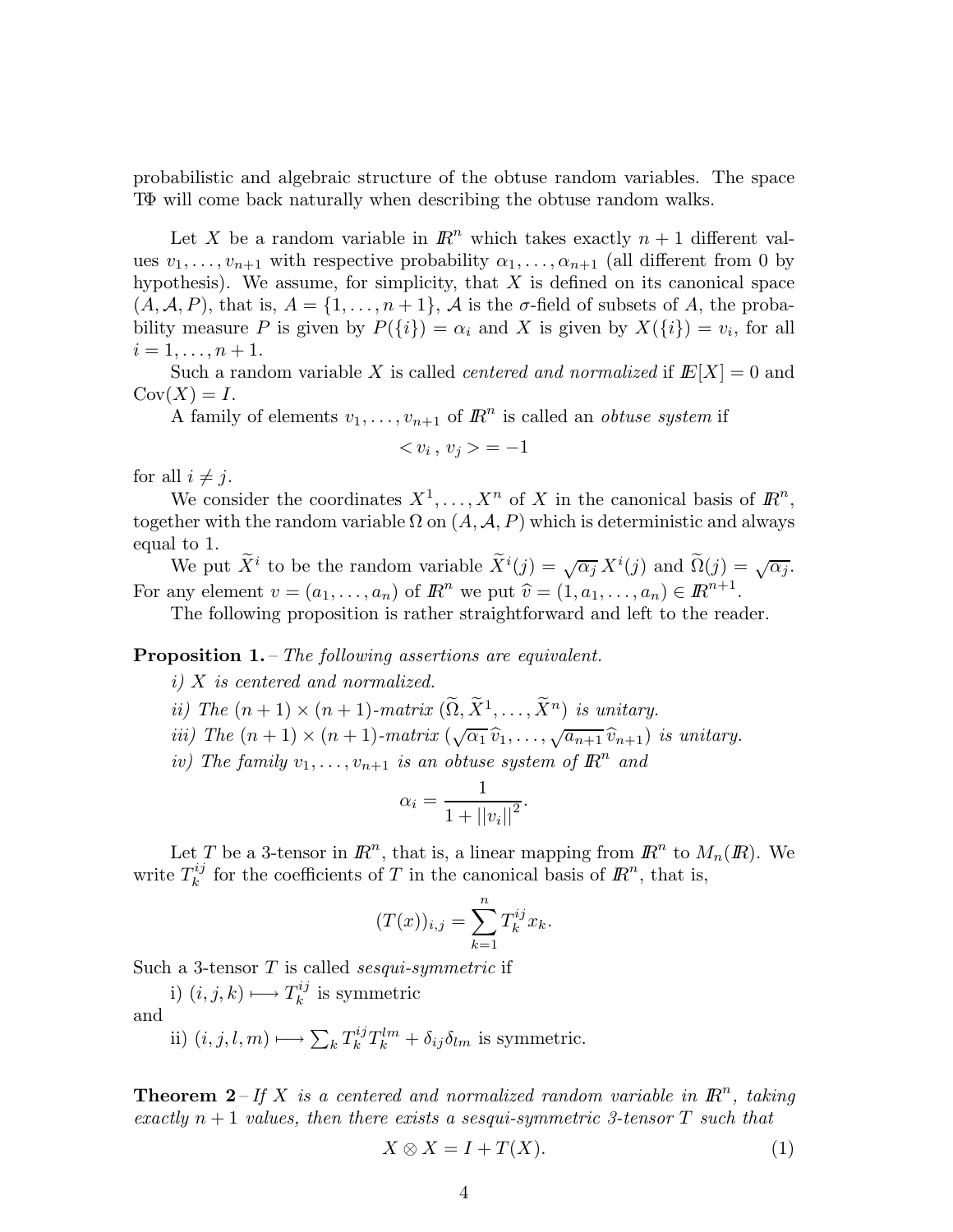# Proof

By Proposition 1, the matrix  $(\sqrt{\alpha_1} \hat{v}_1, \dots, \sqrt{\alpha_{n+1}} \hat{v}_{n+1})$  is unitary. In particular the matrix  $(\widehat{v}_1, \ldots, \widehat{v}_{n+1})$  is invertible and so is its adjoint matrix. But the latter is the matrix whose columns are the values of the random variables  $\Omega, X_1, \ldots, X_n$ . As a consequence, these  $n+1$  random variables are linearly independent. They thus form a basis of  $L^2(A, \mathcal{A}, P)$  for it is a  $n + 1$  dimensional space.

The random variable  $X^i X^j$  belongs to  $L^2(A, \mathcal{A}, P)$  and can thus be written as

$$
X^i X^j = \sum_{k=0}^n T_k^{ij} X^k,
$$

for some real coefficients  $T_k^{ij}$  $\lambda_k^{i,j}, k = 0, \ldots, n, i, j = 1, \ldots, n$ , where  $X^0$  denotes  $\Omega$ . The fact that  $E[X^k] = 0$  and  $E[X^i X^j] = \delta_{ij}$  implies  $T_0^{ij} = \delta_{ij}$ . This gives the representation (1).

The fact that the 3-tensor T associated to the above coefficients  $T_k^{ij}$  $k^{ij}, i, j, k =$  $1, \ldots n$ , is sesqui-symmetric is an easy consequence of the fact that the expressions  $X^{i}X^{j}$  are symmetric in i, j and  $X^{i}(X^{j}X^{k}) = (X^{i}X^{j})X^{k}$  for all i, j, k. We leave it to the reader.

There is actually a natural bijection between the set of sesqui-symmetric 3 tensors and the set of obtuse random variables. This is a result obtained in [A-E], Theorem 2, pp. 268-272, which is far from obvious but which we shall not really need here.

**Theorem 3.** – The formulas

$$
S = \{x \in \mathbb{R}^n; x \otimes x = I + T(x)\}.
$$

and

$$
T(x) = \sum_{y \in S} p_y < y \,, \, x > y \otimes y,
$$

where  $p_x = 1/(1 + ||x||^2)$ , define a bijection between the set of sesqui-symmetric 3-tensor  $T$  on  $\mathbb{R}^n$  and the set of obtuse systems  $S$  in  $\mathbb{R}^n$ .

Now we wish to consider the random walks which are induced by obtuse systems. That is, on the probability space  $(A^N, \mathcal{A}^{\otimes N}, P^{\otimes N})$ , we consider a sequence  $(X(n))_{n\in\mathbb{N}}$  of independent random variables with the same law as a given centered normalized random variable X.

Recalling the notations of section II, for any  $A \in \mathcal{P}_n$ , we define the random variable

$$
X_A = \prod_{(p,i) \in A} X^i(p)
$$

with the convention

$$
X_{\emptyset} = 1\!\!1.
$$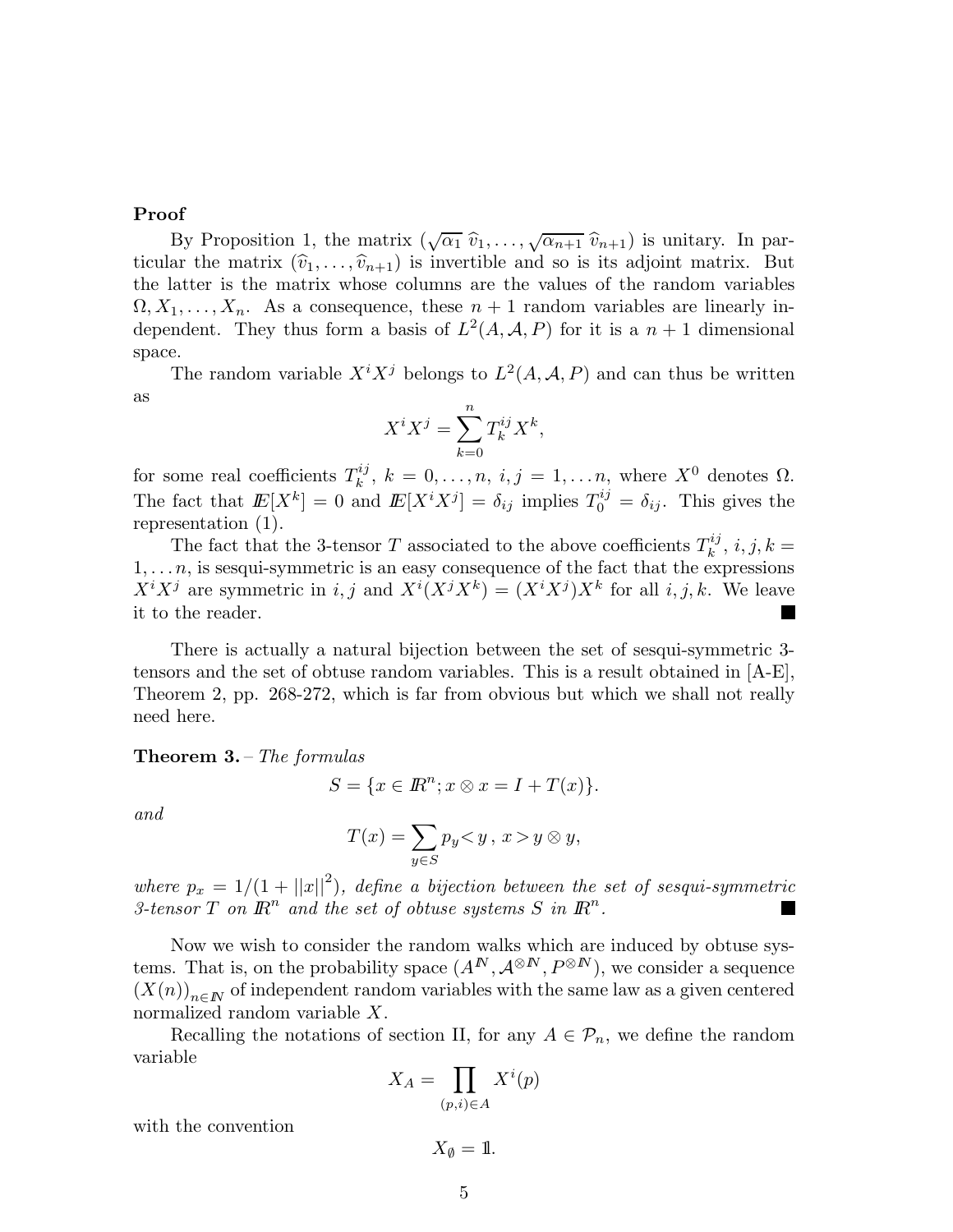**Proposition 4.** – The family  $\{X_A; A \in \mathcal{P}_n\}$  is an orthonormal basis of the space  $L^2(A^I\! N, A^{\otimes I\! N}, P^{\otimes I\! N}).$ 

Proof

For any  $A, B \in \mathcal{P}_n$  we have

$$
\langle X_A, X_B \rangle = E[X_A X_B] = E[X_{A \Delta B}] E[X_{A \cap B}^2]
$$

by the independence of the  $X(p)$ . For the same reason, the first term  $E[X_{A\Delta B}]$ gives 0 unless  $A\Delta B = \emptyset$ , that is  $A = B$ . The second term  $E[X_{A\cap B}^2]$  is then equal to  $\prod_{(p,i)\in A} E[X^i(p)^2] = 1$ . This proves the orthonormal character of the family  ${X_A; A \in \mathcal{P}_n}.$ 

Let us now prove that it generates a dense subspace of  $L^2(A^N, A^{\otimes N}, P^{\otimes N})$ . Had we considered random walks indexed by  $\{0, \ldots, N\}$  instead of  $N$ , the  $X_A$ ,  $A \subset \{0, \ldots, N\}$  would have formed an orthonormal basis of  $L^2(A^N, \mathcal{A}^{\otimes N}, P^{\otimes N}),$ for their dimensions are equal. Now a general element f of  $L^2(A^N, \mathcal{A}^{\otimes N}, P^{\otimes N})$ can be easily approached by a sequence  $(f_N)_N$  such that  $f_N \in L^2(A^N, \mathcal{A}^{\otimes N}, P^{\otimes N}),$ for all  $N$ , by taking conditional expectations on the trajectories of  $X$  up to time N.

For every obtuse random variable  $X$ , we thus obtain a Hilbert space

$$
\text{TP}(X) = L^2(A^N, \mathcal{A}^{\otimes N}, P^{\otimes N}),
$$

with a natural orthonormal basis  $\{X_A; A \in \mathcal{P}_n\}$  which emphasizes the independence of the  $X(p)$ 's. In particular there is a natural isomorphism between all the spaces  $T\Phi(X)$  which consists in identifying the associated bases. In the same way, all these canonical spaces  $T\Phi(X)$  of obtuse random walks are naturally isomorphic to the atom chain TΦ of previous section (again by identifying their natural orthonormal bases).

Of course this identification of Hilbert spaces does not mean much for the moment: in particular, it loses all the probabilistic properties of the random variables  $X^{i}(p)$ , be it individual (the law) or collective (probabilistic independence) properties.

The only way to recover the full probabilistic information on  $X^{i}(p)$  in the Hilbert space formalism associated to  $T\Phi$  is to consider the *multiplication operator* by  $X^{i}(p)$  instead of the Hilbert space element  $X^{i}(p)$ . Indeed, if we know the representation in TΦ of the operator  $\mathcal{M}_{X^i(p)}$  of multiplication by  $X^i(p)$  on TΦ $(X)$ , we know everything about the random variable  $X^{i}(p)$  and its relation with other random variables. The above idea is what makes quantum probabilistic tools relevent for the study of classical probability; following this idea, the next theorem is one of the keys of this article. It is what allows us to translate probabilistic properties into theoretic language, showing that all the obtuse random walks in  $\mathbb{R}^n$  can be represented in a single space T $\Phi$  with very economical means: linear combinations of the operators  $a_j^i(p)$ .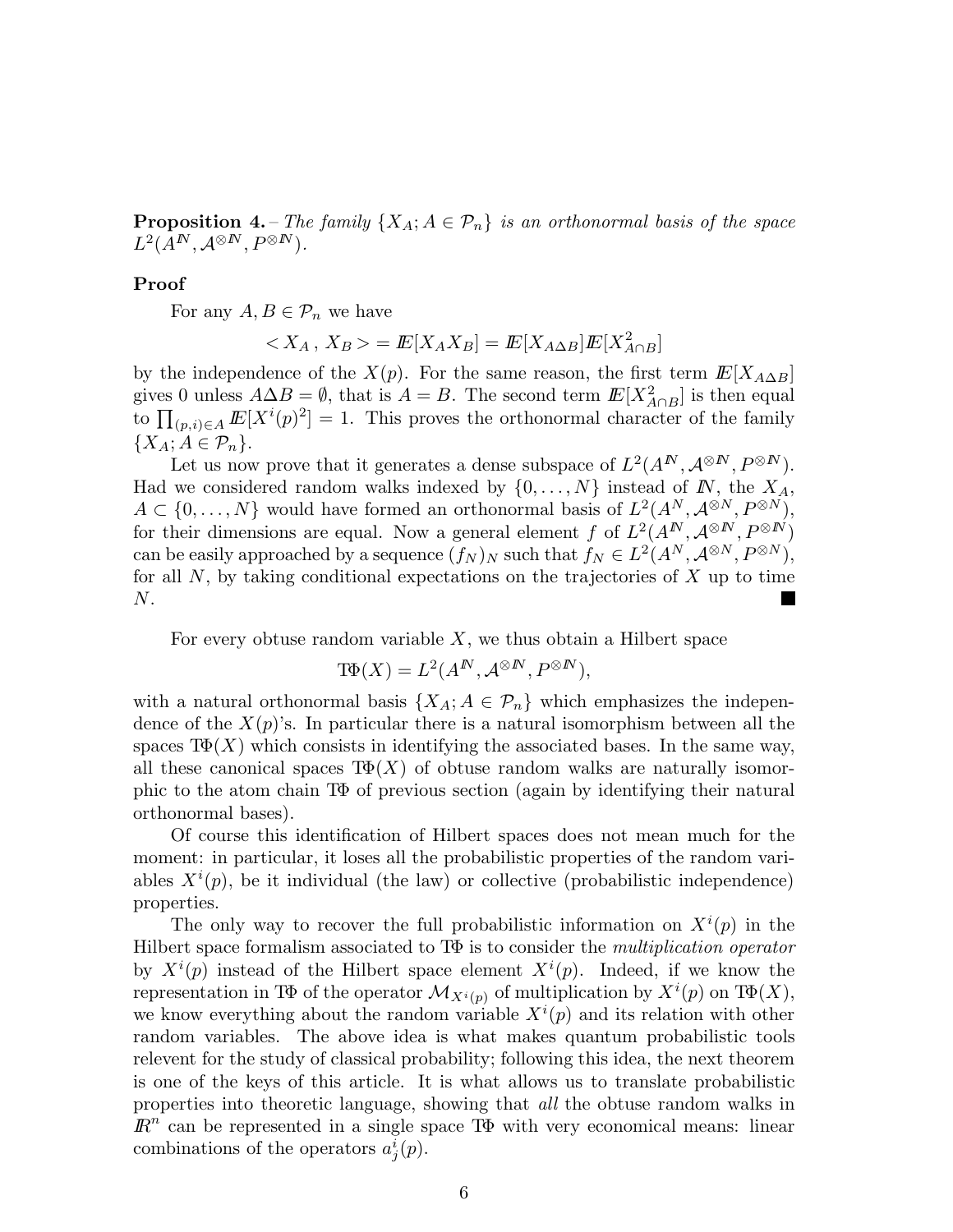**Theorem 5.** – Let X be an obtuse random variable, let  $(X(p))_{p\in\mathbb{N}}$  be the associated random walk on the canonical space  $T\Phi(X)$ . Let T be the sesqui-symmetric 3-tensor associated to X. Let U be the natural unitary isomorphism from  $T\Phi(X)$ to T $\Phi$ . Then, for all  $p \in \mathbb{N}$ ,  $i = \{1, \ldots, n\}$  we have

$$
U\mathcal{M}_{X_i(p)}U^* = a_i^0(p) + a_0^i(p) + \sum_{j,l=1}^n T_i^{jl} a_l^j(p).
$$

## Proof

It suffices to compute the action of  $\mathcal{M}_{X_i(p)}$  on the basis elements  $X_A, A \in \mathcal{P}_n$ . Denote by " $(p,.) \notin A$ " the claim "for no i does  $(p, i)$  belong to A". Then, by Theorem 1, there exists a sesquisymmetric tensor  $T$  on  $\mathbb{R}^n$  such that

$$
X_i(p)X_A = 1\!\!1_{(p,\cdot)\notin A} X_i(p)X_A + \sum_{j=1}^n 1\!\!1_{(p,j)\in A} X_i(p)X_A
$$
  
=  $1\!\!1_{(p,\cdot)\notin A} X_{A\cup\{(p,i)\}} + \sum_{j=1}^n 1\!\!1_{(p,j)\in A} X_i(p)X_j(p)X_{A\setminus\{(p,j)\}}$   
=  $1\!\!1_{(p,\cdot)\notin A} X_{A\cup\{(p,i)\}} + \sum_{j=1}^n 1\!\!1_{(p,j)\in A} \left(\delta_{ij} + \sum_l T_l^{ij} X_l(p)\right) X_{A\setminus\{(p,j)\}}$   
=  $1\!\!1_{(p,\cdot)\notin A} X_{A\cup\{(p,i)\}} + 1\!\!1_{(p,i)\in A} X_{A\setminus(p,i)} + \sum_{j=1}^n \sum_{l=1}^n 1\!\!1_{(p,j)\in A} T_l^{ij} X_{A\setminus\{(p,j)\}\cup\{(p,i)\}}$ 

and we immediately recognize the formula for

$$
a_i^0(p)X_A + a_0^i(p)X_A + \sum_{p,l} T_l^{ij} a_l^j(p)X_A.
$$

Let us now return to quantum probabilistic structures and describe the Fock space structure and its approximation by the atom chain.

### IV. Approximation of the Fock space by atom chains

We recall the structure of the bosonic Fock space  $\Phi$  and its basic structure (see *e.g.* [At3] or [Pau] for details).

Let  $\Phi = \Gamma_s(L^2(\mathbb{R}^+;\mathbb{C}^n))$  be the symmetric (bosonic) Fock space over the space  $L^2(\mathbb{R}^+;\mathbb{C}^n)$ . We shall here give a very efficient presentation of that space, the so-called Guichardet interpretation of the Fock space.

Let  $I = \{1, \ldots, n\}$  and P be the set of finite subsets  $\{(s_1, i_1), \ldots, (s_k, i_k)\}\$  of  $\mathbb{R}^+ \times I$  such that the  $s_i$  are mutually distinct. Then  $\mathcal{P} = \cup_k \mathcal{P}(k)$  where  $\mathcal{P}(k)$ is the set of k-elements subsets of  $\mathbb{R}^+ \times I$ . By ordering the  $\mathbb{R}^+$ -part of the elements of  $\sigma \in \mathcal{P}(k)$ , the set  $\mathcal{P}(k)$  can be identified to the increasing simplex  $\Sigma_k = \{0 \le t_1 \le \cdots \le t_k\} \times I$  of  $\mathbb{R}^k \times I$ . Thus  $\mathcal{P}(k)$  inherits a measured space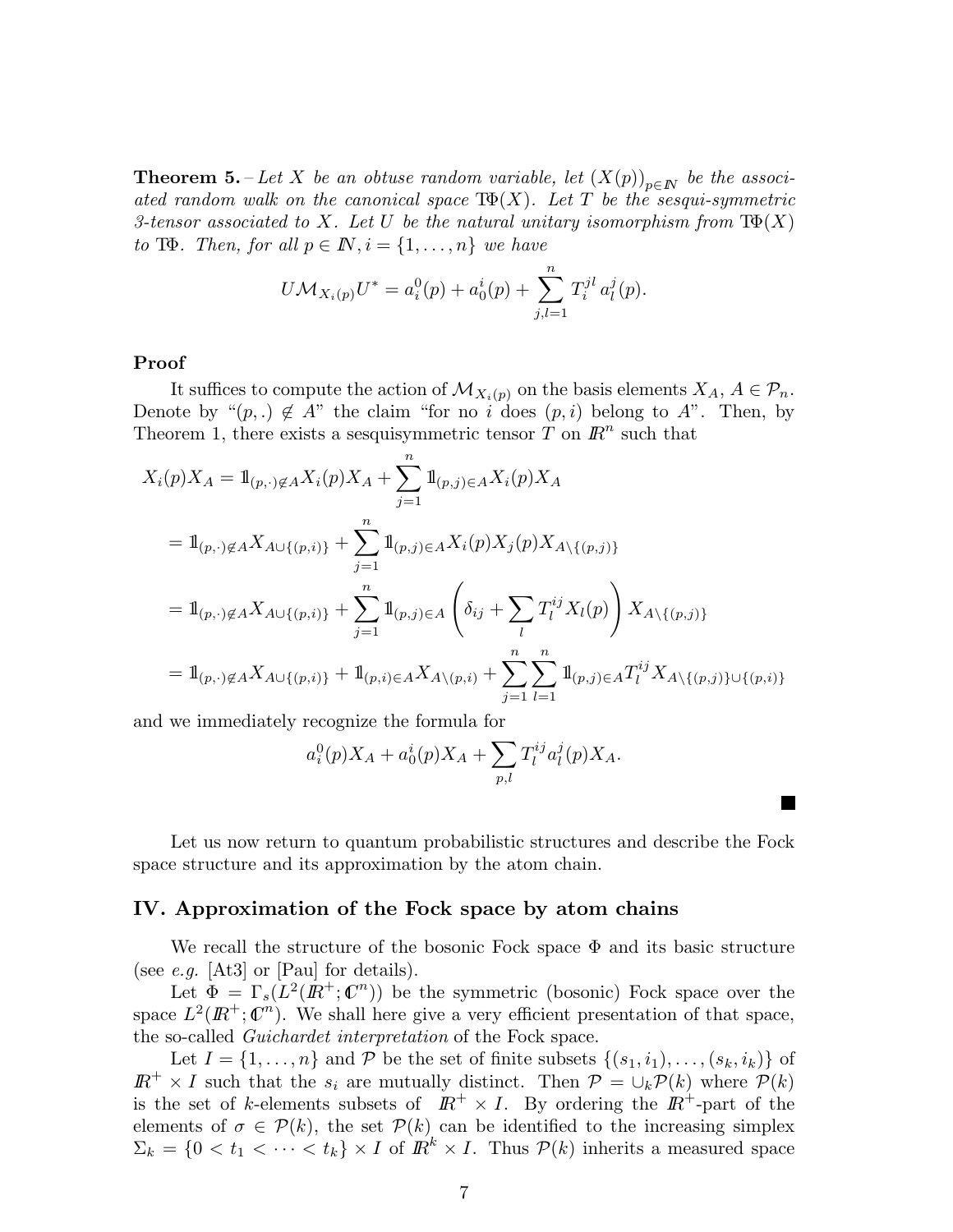structure from the product of Lebesgue measure on  $\mathbb{R}^k$  and the counting measure on I. This also gives a measure structure on P if we specify that on  $\mathcal{P}_0 = \{\emptyset\}$  we put the measure  $\delta_{\emptyset}$ . Elements of P are often denoted by  $\sigma$ , the measure on P is denoted by  $d\sigma$ . The  $\sigma$ -field obtained this way on  $\mathcal P$  is denoted  $\mathcal F$ .

We identify any element  $\sigma \in \mathcal{P}$  with a family  $\{\sigma_1, \ldots, \sigma_n\}$  of (two by two disjoint) subsets of  $\mathbb{R}^+$  where

$$
\sigma_i = \{ s \in I\!\!R^+; (s,i) \in \sigma \}.
$$

For a  $s \in \mathbb{R}^+$  we denote by  $\{s\}_i$  the element  $\sigma = \{\emptyset, \ldots, \emptyset, \{s\}, \emptyset, \ldots \emptyset\}$  of  $\mathcal P$ (where  $\{s\}$  is at the *i*-th position.

The Fock space  $\Phi$  is the space  $L^2(\mathcal{P}, \mathcal{F}, d\sigma)$ . An element f of  $\Phi$  is thus a measurable function  $f : \mathcal{P} \to \mathbb{C}$  such that

$$
||f||^2 = \int_{\mathcal{P}} |f(\sigma)|^2 d\sigma < \infty.
$$

One can define, in the same way,  $\mathcal{P}_{[a,b]}$  and  $\Phi_{[a,b]}$  by replacing  $\mathbb{R}^+$  with  $[a,b] \subset \mathbb{R}^+$ . There is a natural isomorphism between  $\Phi_{[0,t]} \otimes \Phi_{[t,+\infty]}$  given by  $h \otimes g \mapsto f$  where  $f(\sigma) = h(\sigma \cap [0, t]) g(\sigma \cap (t, +\infty])$ . Define also 1 to be the vacuum vector, that is,  $1\!\!1(\sigma) = \delta_{\emptyset}(\sigma)$ .

Define  $\chi_t^i \in \Phi$  by

$$
\chi_t(\sigma) = \begin{cases} \n\mathbb{1}_{[0,t]}(s) & \text{if } \sigma = \{s\}_i \\ \n0 & \text{otherwise.} \n\end{cases}
$$

Then  $\chi_t$  belongs to  $\Phi_{[0,t]}$ . We even have  $\chi_t^i - \chi_s^i \in \Phi_{[s,t]}$  for all  $s \leq t$ . This last property allows to define a so-called *Itô integral* on  $\Phi$ . Indeed, let  $(g_t^i)_{t\geq 0}$  be families in  $\Phi$ , for  $i = 1, \ldots, n$ , such that

- i)  $t \mapsto \|g_t^i\|$  is measurable,
- ii)  $g_t^i \in \Phi_{[0,t]}$  for all t,
- iii)  $\int_0^\infty \|g_t^i\|^2 dt < \infty$ ,

then one defines  $\sum_i \int_0^\infty g_t^i \ d\chi_t^i$  to be the limit in  $\Phi$  of

$$
\sum_{i=1}^{n} \sum_{j=0}^{\infty} \frac{1}{t_{j+1} - t_j} \int_{t_j}^{t_{j+1}} P_{t_j} g_s^i \, ds \otimes \left( \chi_{t_{j+1}}^i - \chi_{t_j}^i \right) \tag{3}
$$

where  $P_t$  is the orthogonal projection onto  $\Phi_{[0,t]}$  and  $\{t_j, j\in\mathbb{N}\}\$ is a partition of  $\mathbb{R}^+$  which is understood to be refining and to have its diameter tending to 0. Note that  $\frac{1}{t_{j+1}-t_j}$  $\int_{t_j}^{t_{j+1}} P_{t_j} g_s ds$  belongs to  $\Phi_{[0,t_j]}$ , which explains the tensor product symbol in (3).

We get that  $\sum_i \int_0^\infty g_t^i d\chi_t^i$  is an element of  $\Phi$  with

$$
\left\| \sum_{i} \int_{0}^{\infty} g_t \, d\chi_t \right\|^2 = \sum_{i} \int_{0}^{\infty} \left| g_t^i \right|^2 \, dt \,. \tag{4}
$$

Let  $f \in L^2(\mathcal{P}_n)$ ; one can easily define the *iterated Itô integral* on  $\Phi$ .

$$
I_n(f) = \int_{\mathcal{P}_n} f(\sigma) d\chi_{t_1}^{i_1} \dots d\chi_{t_n}^{i_n}
$$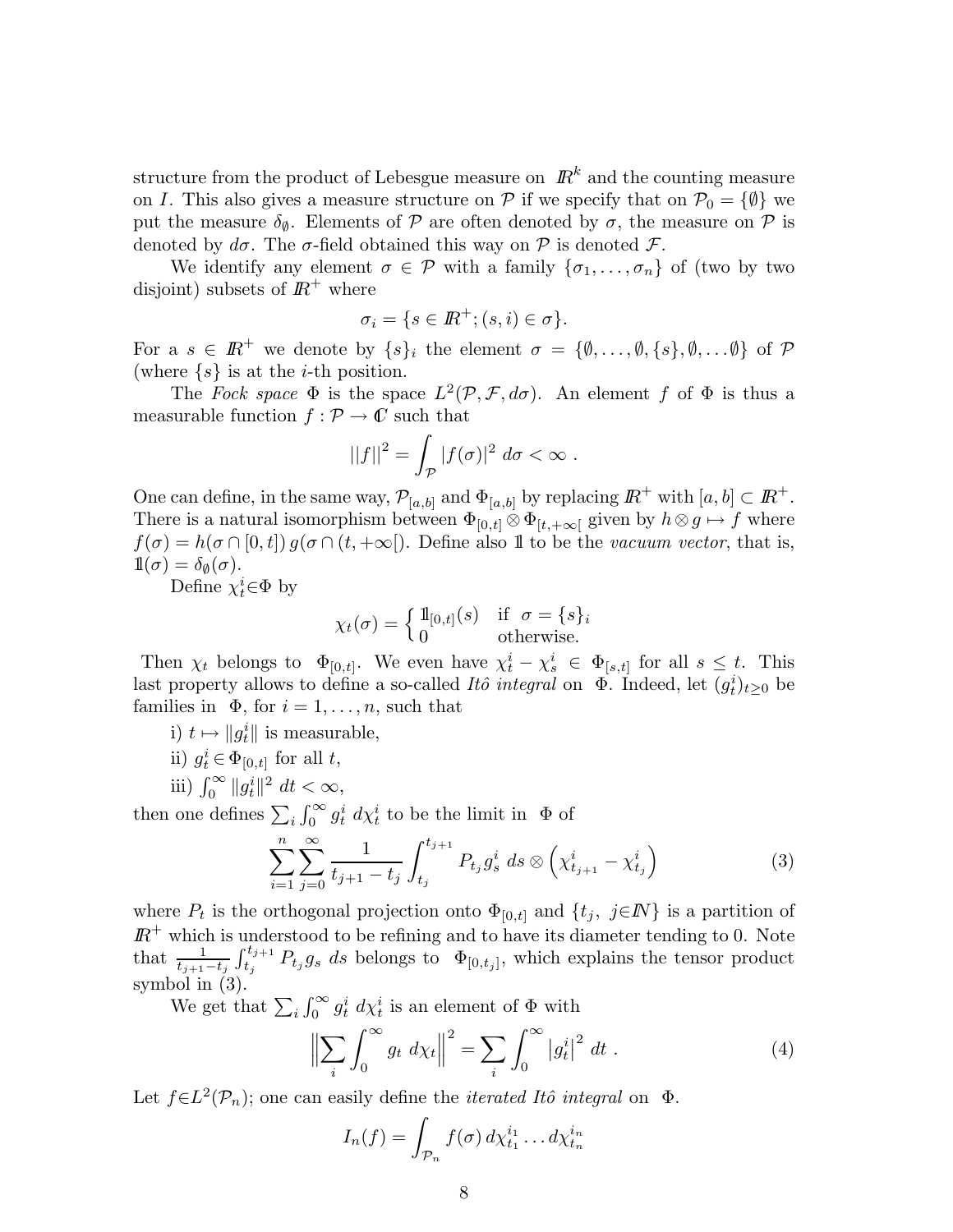by iterating the definition of the Itô integral. We use the following notation:

$$
I_n(f) = \int_{\mathcal{P}_n} f(\sigma) \ d\chi_{\sigma}
$$

which we extend, in an obvious way, to any  $f \in \Phi$ . We then have the following important representation.

**Theorem 6.** – Any element f of  $\Phi$  admits an abstract chaotic representation

$$
f = \int_{\mathcal{P}} f(\sigma) \ d\chi_{\sigma}
$$

with

$$
||f||^2 = \int_{\mathcal{P}} |f(\sigma)|^2 d\sigma
$$

and an abstract predictable representation

$$
f = f(\emptyset)1 + \sum_{i} \int_0^{\infty} D_t^i f \ d\chi_t^i
$$

with

$$
||f||^2 = |f(\emptyset)|^2 + \sum_{i} \int_0^{\infty} ||D_s^i f||^2 ds
$$

where  $[D_s^if](\sigma) = f(\sigma \cup \{s\}_i) 1\!\!\!\;1_{\sigma \subset [0,s[}.$ 

Let us now recall the definitions of the basic noise operators  $a_j^i(t)$ ,  $i, j =$  $0, \ldots, n$ , on  $\Phi$ . They are respectively defined by

$$
[a_i^0(t)f](\sigma) = \sum_{s \in \sigma_i \cap [0,t]} f(\sigma \setminus \{s\}_i),
$$

$$
[a_0^if](\sigma) = \int_0^t f(\sigma \cup \{s\}_i) ds,
$$

$$
[a_j^if](\sigma) = \sum_{s \in \sigma_i \cap [0,t]} f(\sigma \setminus \{s\}_i \cup \{s\}_j)
$$

for  $i, j \neq 0$  and

$$
a_0^0(t) = tI.
$$

There is a good common domain to all these operators, namely

$$
\mathcal{D} = \left\{ f \in \Phi \; ; \; \int_{\mathcal{P}} |\sigma| \; |f(\sigma)|^2 \; d\sigma < \infty \right\} \, .
$$

Let  $S = \{0 = t_0 < t_1 < \cdots < t_p < \cdots \}$  be a partition of  $\mathbb{R}^+$  and  $\delta(\mathcal{S}) = \sup_i |t_{i+1} - t_i|$  be the diameter of  $\mathcal{S}$ . For fixed  $\mathcal{S}$ , define  $\Phi_p = \Phi_{[t_p, t_{p+1}]}$ , i∈N. We then have  $\Phi \simeq \otimes_{p \in \mathbb{N}} \Phi_p$  (with respect to the stabilizing sequence  $(1)_{p\in I\!\!N}$ ).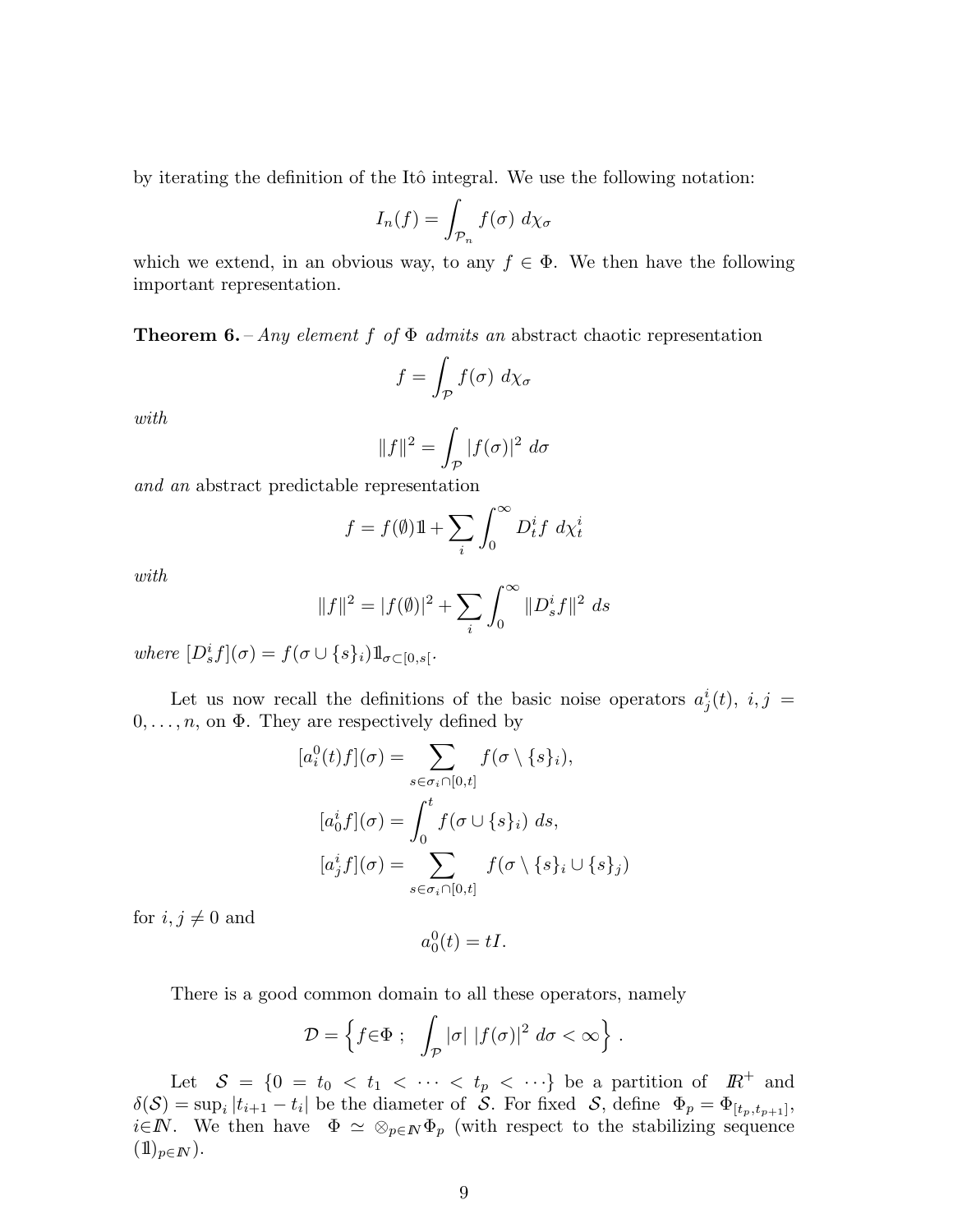For all  $p \in \mathbb{N}$ , define for  $i, j \neq 0$ 

$$
X^{i}(p) = \frac{\chi_{t_{p+1}}^{i} - \chi_{t_p}^{i}}{\sqrt{t_{p+1} - t_p}} \in \Phi_p ,
$$
  
\n
$$
a_0^{i}(p) = \frac{a_0^{i}(t_{p+1}) - a_0^{i}(t_p)}{\sqrt{t_{p+1} - t_p}} P_{1} ,
$$
  
\n
$$
a_j^{i}(p) = P_{1} \left( a_j^{i}(t_{p+1}) - a_j^{i}(t_p) \right) P_{1} ,
$$
  
\n
$$
a_j^{0}(p) = P_{1} \frac{a_j^{0}(t_{p+1}) - a_j^{0}(t_p)}{\sqrt{t_{p+1} - t_p}} ,
$$

where  $P_{1}$  is the orthogonal projection onto  $L^2(\mathcal{P}_1)$  and where the above definition of  $a_i^0(p)$  is understood to be valid on  $\Phi_p$  only, with  $a_i^0(p)$  being the identity operator I on the others  $\Phi_q$ 's (the same is automatically true for  $a_0^i, a_j^i$ ). We put  $a_0^0(p) = I.$ 

Proposition 7. – We have

$$
\begin{cases}\na_0^i(p)X^j(p) = \delta_{ij}\mathbb{1} \\
a_0^i \mathbb{1} = 0\n\end{cases}
$$
\n
$$
\begin{cases}\na_j^i(p)X^k(p) = \delta_{ik}X^j(p) \\
a_j^i \mathbb{1} = 0\n\end{cases}
$$
\n
$$
\begin{cases}\na_j^0(p)X^i(p) = 0 \\
a_j^0(p) \mathbb{1} = X^j(p).\n\end{cases}
$$

Thus the action of the operators  $a_j^i$  on the  $X^i(p)$  is similar to the action of the corresponding operators on the atom chain of section two. We are now going to construct the atom chain inside  $\Phi$ . We are still given a fixed partition S. Define  $T\Phi(\mathcal{S})$  to be the space of vectors  $f \in \Phi$  which are of the form

**The State** 

$$
f = \sum_{A \in \mathcal{P}_N} f(A) X_A
$$

 $(\text{with } \|f\|^2 = \sum_{A \in \mathcal{P}_N} |f(A)|^2 < \infty).$ 

The space  $T\Phi(\mathcal{S})$  is thus clearly identifiable to the atom chain T $\Phi$ ; the operators  $a_j^i(p)$  act on T $\Phi(S)$  exactly in the same way as the corresponding operators on TΦ. We have completely embedded the toy Fock space into the Fock space. Let  $S = \{0 = t_0 < t_1 < \cdots < t_p < \cdots\}$  be a fixed partition of  $\mathbb{R}^+$ . The space  $T\Phi(\mathcal{S})$  is a closed subspace of  $\Phi$ . We denote by  $P_{\mathcal{S}}$  the operator of orthogonal projection from  $\Phi$  onto T $\Phi(\mathcal{S})$ .

We are now going to prove that the Fock space  $\Phi$  and its basic operators  $a_j^i(t)$ can be approached by the toy Fock spaces  $T\Phi(\mathcal{S})$  and their basic operators  $a_j^i(p)$ .

We are given a sequence  $(\mathcal{S}_p)_{p\in\mathbb{N}}$  of partitions which are getting finer and finer and whose diameter  $\delta(\mathcal{S}_p)$  tends to 0 when p tends to  $+\infty$ . Let  $\text{Tr}(\mathcal{D}) = \text{Tr}(\mathcal{S}_p)$ and let  $P_p$  be the orthogonal projector onto  $\text{Tr}(\mathcal{S}_p)$ , for all  $p \in \mathbb{N}$ .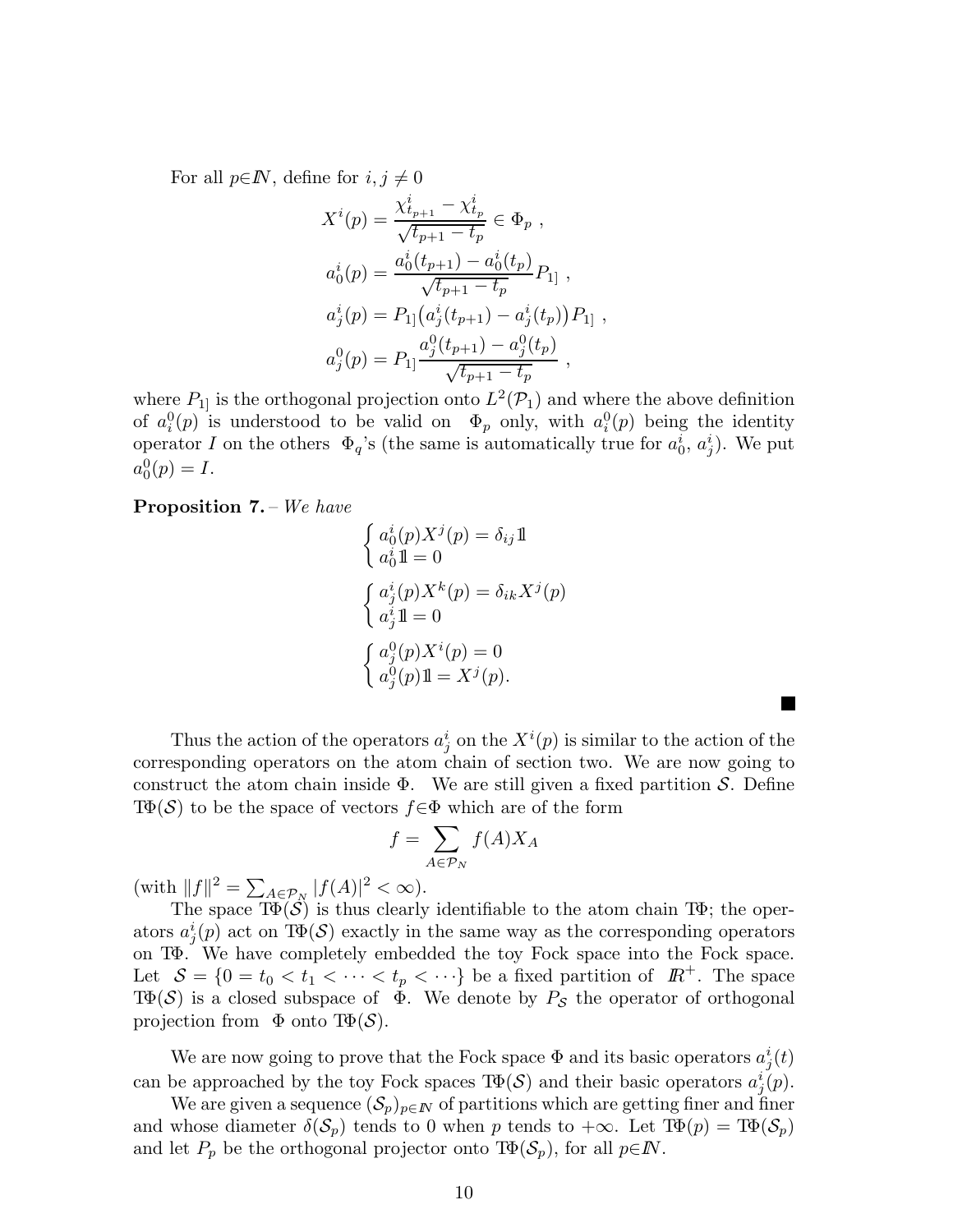#### Theorem 8. –

i) For every  $f \in \Phi$  there exists a sequence  $(f_p)_{p \in \mathbb{N}}$  such that  $f_p \in \text{TP}(p)$ , for all  $p \in \mathbb{N}$ , and  $(f_p)_{p \in \mathbb{N}}$  converges to f in  $\Phi$ .

ii) For all i, j let

$$
\varepsilon_{ij} = \frac{1}{2} (\delta_{0i} + \delta_{0j}).
$$
  
If  $S_p = \{0 = t_0^p < t_1^p < \cdots < t_k^p < \cdots\},\text{ then for all } t \in \mathbb{R}^+, \text{ the operators}$   

$$
\sum_{k;t_k^p \le t} (t_{k+1}^p - t_k^p)^{\varepsilon_{ij}} a_j^i(k)
$$

converge strongly on  $\mathcal D$  to  $a_j^i(t)$ .

## Proof

i) As the  $S_p$  are refining then the  $(P_p)_p$  form an increasing family of orthogonal projection in  $\Phi$ . Let  $P_{\infty} = \vee_p P_p$ . Clearly, for all  $s \leq t$ , all i we have that  $\chi_t^i - \chi_s^i$  belongs to Ran $P_\infty$ . But by the construction of the Itô integral and by Theorem 5, we have that the  $\chi_t^i - \chi_s^i$  generate  $\Phi$ . Thus  $P_\infty = I$ . Consequently if  $f \in \Phi$ , the sequence  $f_p = P_p f$  satisfies the statements.

*ii*) The convergence of  $\sum_{k,t_k^p \leq t} (t_{k+1}^p - t_k^p)$  $\int_k^p e^{i_j} a_j^i(k)$  to  $a_j^i(t)$  is clear from the definitions when  $i \neq 0$ . Let us check the case of  $a_i^0$ . We have, for  $f \in \mathcal{D}$ 

$$
\bigg[\sum_{k;t_k^p\leq t}\sqrt{t_{k+1}^p-t_k^p}a_i^0(k)f\bigg](\sigma)=\sum_{k;t_k^p\leq t}\mathbbm{1}_{|\sigma\cap[t_k^p,t_{k+1}^p]|=1}\sum_{s\in\sigma\cap[t_k^p,t_{k+1}^p]}f(\sigma\setminus\{s\}).
$$

Put  $t^p = \inf \{ t^p_k \in \mathcal{S}_p : t^p_k \ge t \}.$  We have

$$
\begin{split}\n&\left\|\sum_{k;t_{k}^{p}\leq t} \sqrt{t_{k+1}^{p}-t_{k}^{p}} a_{i}^{0}(k)-a_{i}^{0}(t)f\right\|^{2} \\
&= \int_{\mathcal{P}} \Big|\sum_{k;t_{k}^{p}\leq t} \mathbb{1}_{|\sigma \cap [t_{k}^{p},t_{k+1}^{p}]| = 1} \sum_{s\in \sigma \cap [t_{k}^{p},t_{k+1}^{p}]}\ f(\sigma \setminus \{s\}) - \sum_{s\in \sigma \cap [0,t]} f(\sigma \setminus \{s\})\Big|^{2} d\sigma \\
&\leq 2 \int_{\mathcal{P}} \Big|\sum_{s\in \sigma \cap [t,t^{p}]} f(\sigma \setminus \{s\})\Big|^{2} d\sigma \\
&+ 2 \int_{\mathcal{P}} \Big|\sum_{k;t_{k}^{p}\leq t} \mathbb{1}_{|\sigma \cap [t_{k}^{p},t_{k+1}^{p}]| \geq 2} \times \sum_{s\in \sigma \cap [t_{k}^{p},t_{k+1}^{p}]}\ f(\sigma \setminus \{s\})\Big|^{2} d\sigma.\n\end{split}
$$

For any fixed  $\sigma$ , the terms inside each of the integrals above converge to 0 when p tends to  $+\infty$ . Furthermore we have, for large enough p,

$$
\int_{\mathcal{P}} \Big| \sum_{s \in \sigma \cap [t, t^p]} f(\sigma \setminus \{s\}) \Big|^2 d\sigma \le \int_{\mathcal{P}} |\sigma| \sum_{s \in \sigma \atop s \le t+1} |f(\sigma \setminus \{s\})|^2 d\sigma
$$

$$
= \int_0^{t+1} \int_{\mathcal{P}} (|\sigma| + 1) |f(\sigma)|^2 d\sigma d\sigma
$$

$$
\le (t+1) \int_{\mathcal{P}} (|\sigma| + 1) |f(\sigma)|^2 d\sigma
$$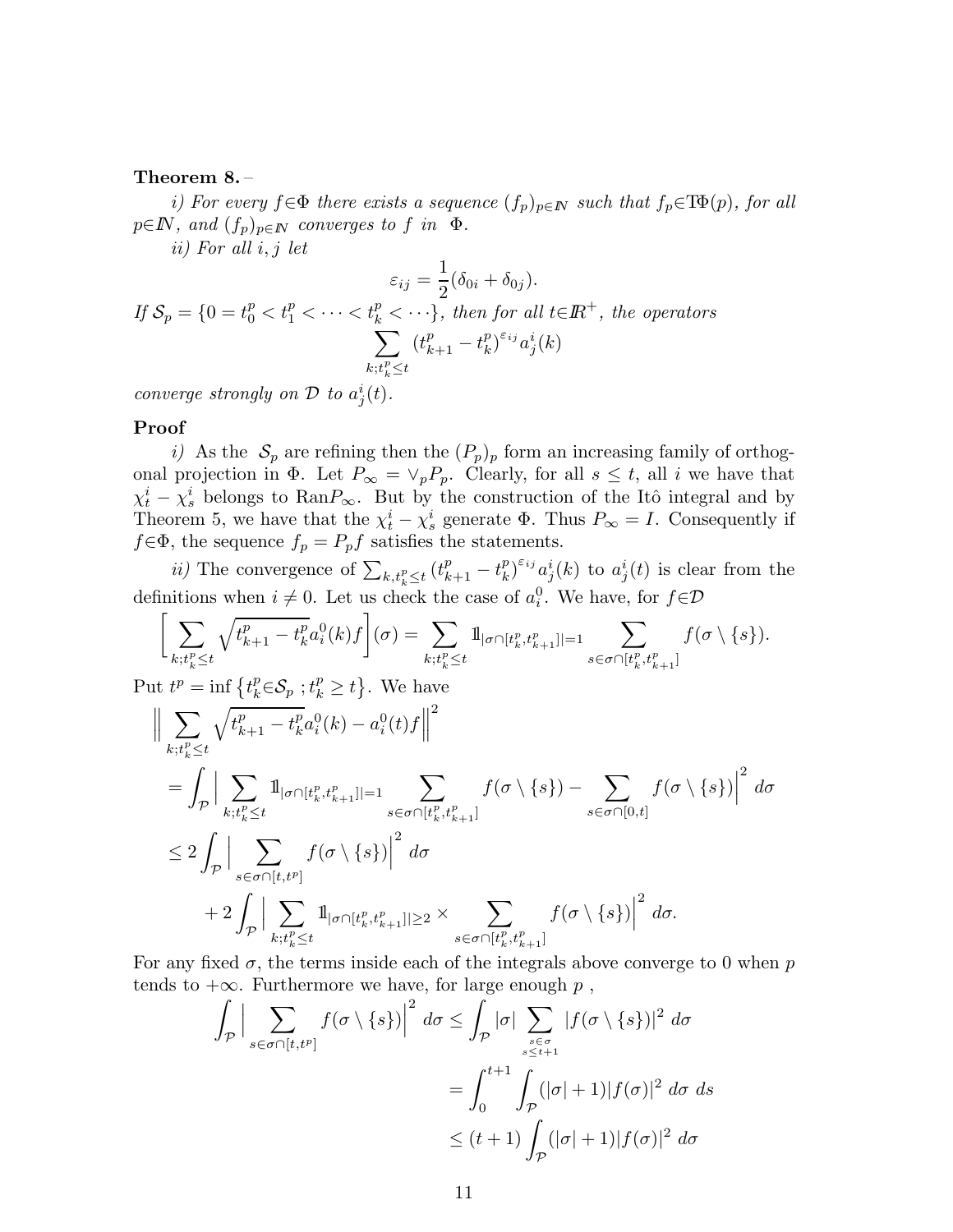which is finite for  $f \in \mathcal{D}$ ;

$$
\int_{\mathcal{P}} \Big| \sum_{k;t_k^p \leq t} 1_{|\sigma \cap [t_k^p, t_{k+1}^p] \geq 2} \sum_{s \in \sigma \cap [t_k^p, t_{k+1}^p]} f(\sigma \setminus \{s\}) \Big|^2 d\sigma
$$
\n
$$
\leq \int_{\mathcal{P}} \Big( \sum_{k;t_k^p \leq t} 1_{|\sigma \cap [t_k^p, t_{k+1}^p] \geq 2} \Big| \sum_{s \in \sigma \cap [t_k^p, t_{k+1}^p]} f(\sigma \setminus \{s\}) \Big|^2 d\sigma
$$
\n
$$
\leq \int_{\mathcal{P}} \Big( \sum_{k;t_k^p \leq t} \sum_{s \in \sigma \cap [t_k^p, t_{k+1}^p]} |f(\sigma \setminus \{s\})| \Big)^2 d\sigma
$$
\n
$$
= \int_{\mathcal{P}} \Big( \sum_{s \in \sigma \atop s \leq t^p} |f(\sigma \setminus \{s\})| \Big)^2 d\sigma
$$
\n
$$
= \int_{\mathcal{P}} |\sigma| \sum_{s \in \sigma \atop s \leq t^p} |f(\sigma \setminus \{s\})|^2 d\sigma
$$
\n
$$
\leq (t+1) \int_{\mathcal{P}} (|\sigma|+1) |f(\sigma)|^2 d\sigma
$$

in the same way as above. So we can apply Lebesgue's theorem. This proves  $ii$ .

## V. Multidimensional structure equations

Let us recall some basic facts about normal martingales in  $\mathbb{R}^n$ ; except for Theorem 13, all the statements in this section are taken from [A-E].

In the same way as the Fock space  $\Phi = \Gamma(L^2(\mathbb{R}^+;\mathbb{C}))$  admits probabilistic interpretations in terms of one-dimensional normal martingales (see [At3]), the multiple Fock space  $\Phi = \Gamma(L^2(\mathbb{R}^+;\mathbb{C}^n))$  admits probabilistic interpretations in terms of multidimensional normal martingales. The point here is that the extension of the notion of normal martingale, structure equation. . .to the multidimensional case is not so immediate. Some interesting algebraic structures appear.

A martingale  $X = (X^1, \ldots, X^n)$  with values in  $\mathbb{R}^n$  is called *normal* if  $X_0 = 0$ and if, for all i and j, the process  $X_t^i X_t^j - \delta_{ij} t$  is a martingale. This is equivalent to saying that

$$
\langle X^i, X^j \rangle_t = \delta_{ij} t
$$

for all  $t \in \mathbb{R}^+$ , or else this is equivalent to saying that the process

$$
[X^i, X^j]_t - \delta_{ij}t
$$

is a martingale.

A normal martingale  $X = (X^1 \dots X^n)$  in  $\mathbb{R}^n$  is said to satisfy a structure equation if each of the martingales  $[X^i, X^j]_t - \delta_{ij}t$  is a stochastic integral with respect to  $X$ :

$$
[X^{i}, X^{j}]_{t} = \delta_{ij}t + \sum_{k=1}^{n} \int_{0}^{t} T_{k}^{ij}(s) dX_{s}^{k}
$$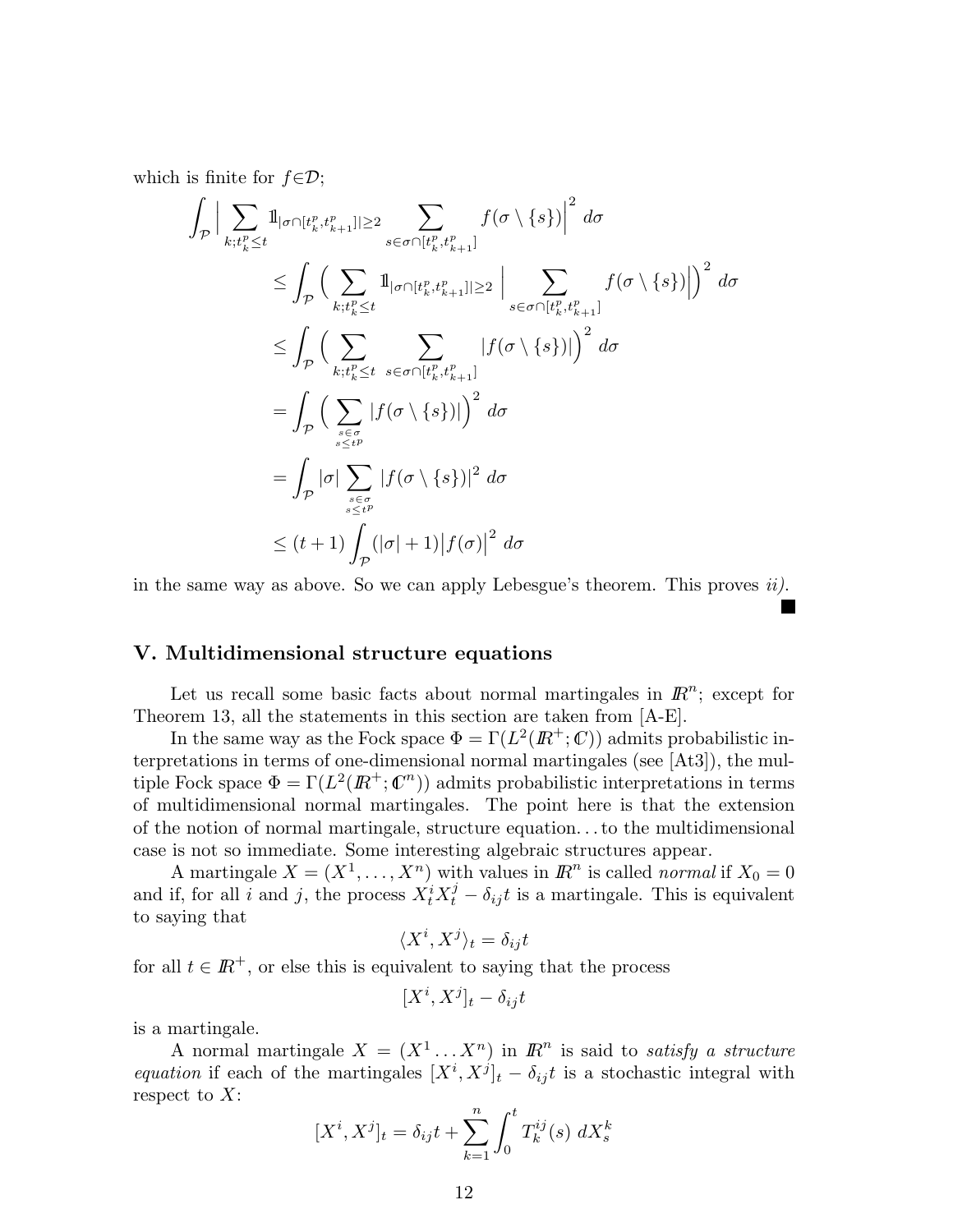where the  $T_k^{ij}$  $k^{ij}$  are predictable processes.

Any family  $\left\{ A_{k}^{ij}\right\}$  $\{i, j, k \in \{1 \dots n\}\}$  of real numbers is identified to a 3tensor, that is, a linear map A from  $\mathbb{R}^n$  to  $\mathbb{R}^n \otimes \mathbb{R}^n$  by

$$
(Ax)_{ij} = \sum_{k=1}^{n} A_k^{ij} x_k .
$$

Such a family is said to be *diagonalizable in some orthonormal basis* if there exists an orthonormal basis  $\{e^1 \dots e^n\}$  of  $\mathbb{R}^n$  for which

 $Ae^k = \lambda_k e^k \otimes e^k$ 

for all  $k = 1 \dots n$  and for some *eigenvalues*  $\lambda_1 \dots \lambda_n \in \mathbb{R}$ .

- A family  $\left\{A_k^{ij}\right\}$  $\{i_j; i, j, k \in \{1 \dots n\}\}$  is called *doubly symmetric* if
- i)  $(i, j, k) \mapsto A_k^{ij}$  $\binom{ij}{k}$  is symmetric on  $\{1 \dots n\}^3$  and
- ii)  $(i, j, i', j') \mapsto \sum_{k=1}^{n} A_k^{ij} A_k^{i'j'}$  $\binom{i'j'}{k}$  is symmetric on  $\{1 \dots n\}^4$ .

**Theorem 9.** – For a family  $\left\{A_k^{ij}\right\}$  $\{e^{ij}_k; i,j,k \in \{1 \dots n\}\right\}$  of real numbers, the following assertions are equivalent.

- i) A is doubly symmetric.
- ii) A is diagonalizable in some orthonormal basis.

This means that the condition of being doubly symmetric is the exact extension to 3-tensors of the symmetry property for matrices (2-tensors): it is the necessary and sufficient condition for being diagonalisable in some orthonormal basis.

A family  $\{x^1 \dots x^k\}$  of elements of R is called *orthogonal family* if the  $x^i$  are all different from 0 and are two by two orthogonal.

**Theorem 10.** – There is a bijection between the doubly symmetric families A of  $\overline{R}^n$  and the orthogonal families  $\Sigma$  which is given by

$$
Af = \sum_{x \in \Sigma} \frac{1}{\|x\|^2} \langle x, f \rangle \, x \otimes x
$$

and

$$
\Sigma = \{x \in \mathbb{R}^n \setminus \{0\} ; Ax = x \otimes x\}.
$$

These algebraic preliminaries are used to determine the behaviour of the multidimensional normal martingales.

**Theorem 11.** – Let X be a normal martingale in  $\mathbb{R}^n$  satisfying a structure equation

$$
[X^{i}, X^{j}]_{t} = \delta_{ij}t + \sum_{k=1}^{n} \int_{0}^{t} T_{k}^{ij}(s) \ dX_{s}^{k}.
$$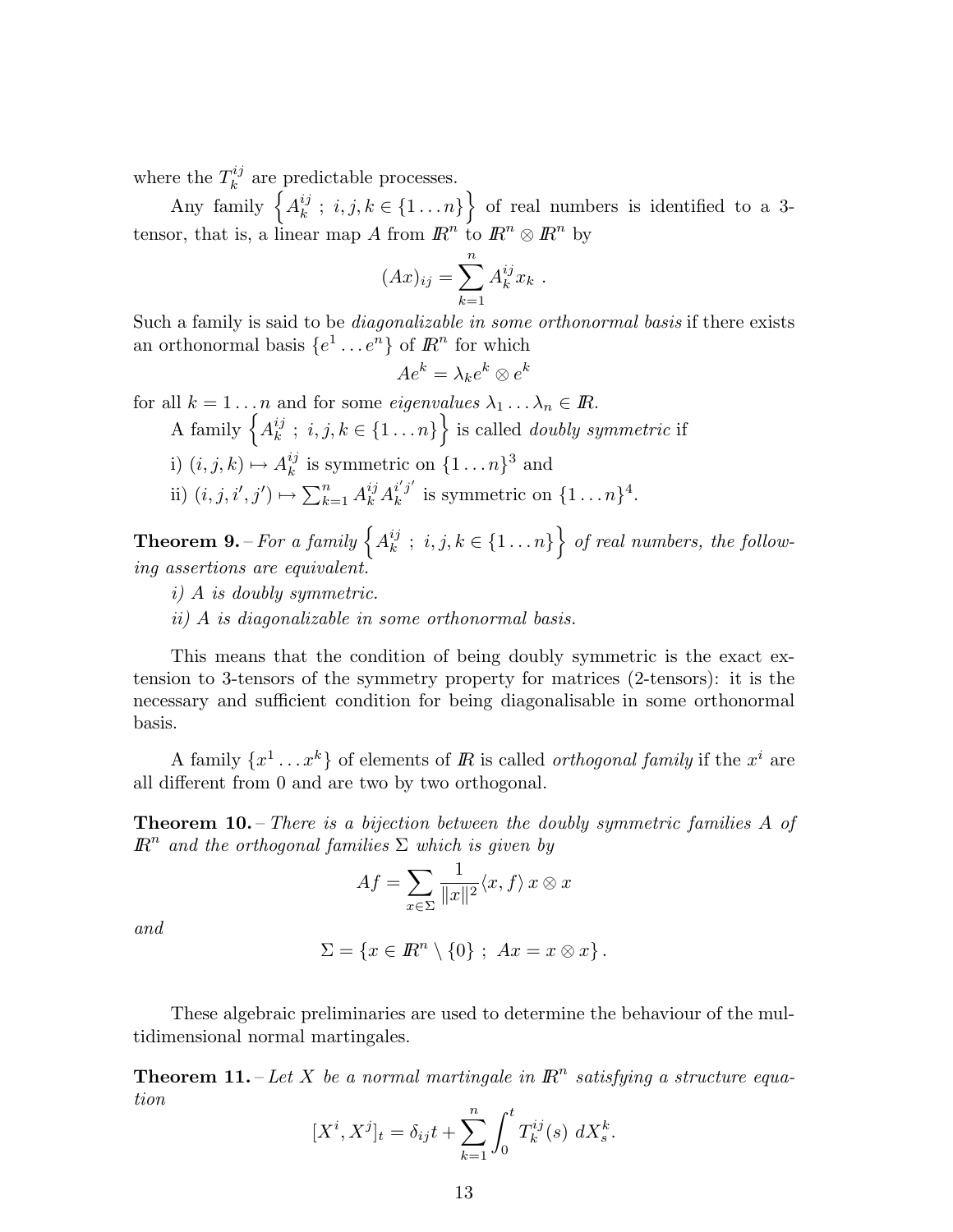Then for a.a.  $(t, \omega)$  the family  $\{T_k^{ij}\}$  $k^{n_j}(s,\omega)$ ;  $i, j, k = 1...n$  is doubly symmetric. If  $\Sigma_t(\omega)$  is its associated orthogonal system and if  $\pi_t(\omega)$  denotes the orthogonal projection onto  $(\Sigma_t(\omega))^{\perp}$ , then the continuous part of X is given by

$$
X^{c,i}_t = \sum_{j=1}^n \int_0^t \pi^{ij}_s \ dX^j_s;
$$

the jumps of  $X$  happen only at totally inaccessible times and they satisfy

 $\Delta X_t(\omega) \in \Sigma_t(\omega)$ .

We can now study a basic example. The simplest case occurs when  $T$  is constant in t. Contrarily to the unidimensional case, this situation is already rather rich.

**Proposition 12.** - Let T be a doubly symmetric family on  $\mathbb{R}^n$ . Let  $\Sigma$  be its associated orthogonal system. Let B be a Brownian motion with values in the Euclidian space  $\Sigma^{\perp}$ . For each  $x \in \Sigma$ , let  $N^x$  be a Poisson process with intensity  $||x||^{-2}$ . We assume B and all the  $N^x$  to be independent. Then the martingale

$$
X_t = B_t + \sum_{x \in \Sigma} (N_t^x - ||x||_t^{-2})x
$$

satisfies the constant coefficient structure equation

$$
[X^{i}, X^{j}]_{t} = \delta_{ij}t + \sum_{k=1}^{n} T_{k}^{ij} X_{t}^{k} .
$$

Conversely, every normal martingale which is solution of the above equation has the same law as X.

Finally, let us recall a particular case of a theorem proved in [At2], which has the advantage of not needing the introduction of quantum stochastic integrals and of being sufficient for our purpose.

**Theorem 13.** – Let X be a normal martingale in  $\mathbb{R}^n$  which satisfies a structure equation of the above form :

$$
[X^{i}, X^{j}]_{t} = \delta_{ij}t + \sum_{k=1}^{n} T_{k}^{ij} X_{t}^{k} .
$$

Then  $(X_t)_t$  possesses the chaotic representation property. Furthermore, the space  $L^2(\Omega, \mathcal{F}, P)$ , where  $(\Omega, \mathcal{F}, P)$  is the canonical space associated with  $(X_t)_t$ , is naturally isomorphic to  $\Phi$ , by identification of the chaotic expansion of f with the element  $f$  of  $\Phi$  whose abstract chaotic expansion has the same coefficients.

Within this identification the operator of multiplication by  $X_t^k$  is equal to

$$
\mathcal{M}_{X_t^k} = a_k^0(t) + a_0^k(t) + \sum_{i,j=1}^n T_k^{ij} a_j^i(t).
$$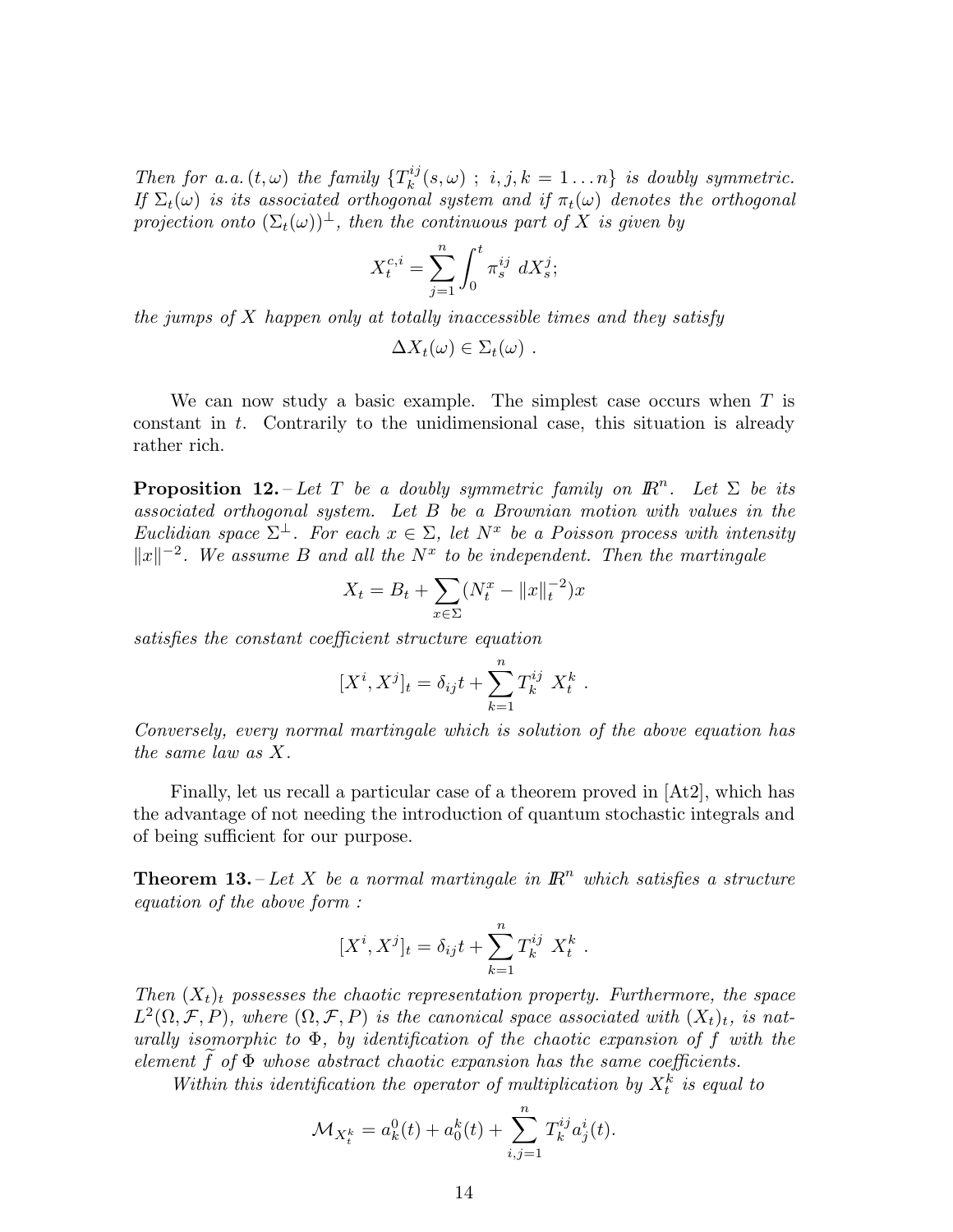## VI Convergence to normal martingales

Now we can close the circle under the form of a kind of commutative diagram and establish some convergence theorem.

Starting from an obtuse random random variable X depending on a parameter  $h \in \mathbb{R}^+$ , with associated sesqui-symmetric tensor T, we associate a random walk  $(X_p)_{p\in\mathbb{N}}$  of i.i.d. random variables with the same law as X. By Theorem 2, the renormalized random walk

$$
\widetilde{X}_n = \sqrt{h} \, X_n
$$

satisfies the discrete time structure equation

$$
\widetilde{X} \otimes \widetilde{X} = hI + \widetilde{T}(\widetilde{X})
$$

where  $\tilde{T}_k^{ij} = \sqrt{h} T_k^{ij}$ . The tensor  $\tilde{T}$  is also sesqui-symmetric but with the relation ii')  $(i, j, l, m) \longmapsto \sum_{k} T_{k}^{ij}$  $\partial_k^{ij} T_k^{lm} + h \delta_{ij} \delta_{lm}$  is symmetric.

Theorem 5 shows that the associated multiplication operator by  $\widetilde{X}$  is given by

$$
U\mathcal{M}_{\widetilde{X}_{i}(k)}U^{*} = \sqrt{h}(a_{i}^{0}(k) + a_{0}^{i}(k)) + \sum_{j,l=1}^{n} \widetilde{T}_{i}^{jl} a_{l}^{j}(k).
$$

By Proposition 7 we can embed this situation inside the Fock space  $\Phi$  and we get a family of operators on  $\Phi$  such that

$$
\sum_{k\leq [t/h]} U\mathcal{M}_{\widetilde{X}_{i}(k)}U^{*}
$$

converges strongly on  $\mathcal D$  to

$$
X_t = a_i^0(t) + a_0^i(t) + \sum_{j,l=1}^n S_i^{jl} a_l^j(t)
$$

where  $S_i^{jl} = \lim_{h \to 0} \tilde{T}_i^{jl}$ , by Theorem 8. Because of the relation ii') above, the limit tensor  $S$  is automatically doubly-symmetric.

Thus by Theorem 13, the operators  $X_t$  are the canonical multiplication operators by a normal martingale, solution of the structure equation

$$
[X^{i}, X^{j}]_{t} = \delta_{ij}t + \sum_{k=1}^{n} S_{k}^{ij} X_{t}^{k} .
$$

From the above we see that only the coefficients  $\widetilde{T}_{k}^{ij}$  which admit a limit  $S_{k}^{ij}$  $_{k}^{\imath\jmath},$ when  $h \to 0$ , contribute to the limit normal martingale  $(X_t)_{t \geq 0}$ . This means that only the coefficients  $T_k^{ij}$  which have a dominant term of order  $1/\sqrt{h}$  will contribute non-trivialy to the limit. A smaller dominant term gives 0 in the limit and a larger dominant term will not admit a limit.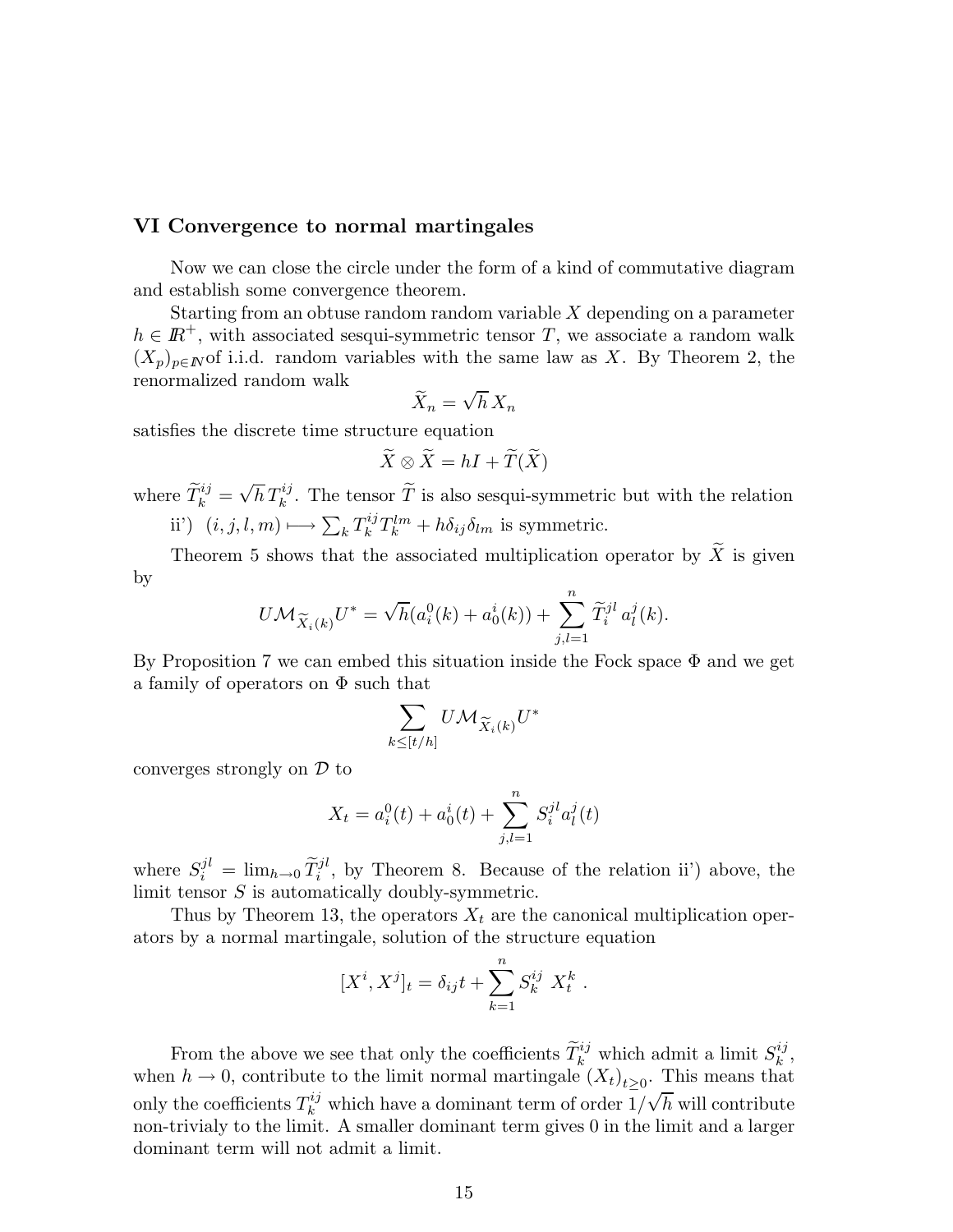If the obtuse random variable  $X$  is given one direction for which its probability is of order  $h$ , then, by Proposition 1 iv), the length of the jump in that direction is of order  $n_i$ , and, by 1 reposition 1 iv), the length of the jump  $\int_{k}^{i j}$  of order  $1/\sqrt{h}$  too (Theorem 3). Thus in the limit this terms will participate to the tensor S. By Proposition 12, these terms  $S_k^{ij}$  will participate to the Poisson-type behaviour of the normal martingale.

In the same way one gets easily conviced that the directions of X which are visited with a probability of constant order, or of bigger order than  $h$  will contribute to the diffusive part of the martingale.

Note that, in order to understand the above discussion in probabilistic terms it is not necessary to pass throught the representation in terms of creation and annihilation operators. One can directly approach a normal martingale in  $\mathbb{R}^n$  by some obtuse random walks (this has be achieved explicitely in [Tav]). But this was not our purpose here to detail this approximation. We just wanted to show how it is naturally related to the approximation of the Fock space by state spaces of  $(n + 1)$ -level atom chains.

We have already a convergence of the random walk to a normal martingale of which the law is given by Theorem 12. Yet this strong convergence of multiplication operators is not easy to translate into probabilistic language, because determining which random variables in  $L^2(\Omega, \mathcal{F}, P)$  are sent to  $D$  by identification is not an easy problem (it amounts to studying the integrability properties of the chaotic expansion of random variables).

Obtaining the convergence in law in the above framework requires some more work. This is what the next theorem does.

Theorem 14. – With the above notations, the random variable

$$
\sqrt{h}\sum_{n=1}^{[t/h]} X_n
$$

converges to  $X_t$  in law, for almost all t.

#### Proof

Developping all the details of this proof would need much more serious and longer developments which are not compatible with the length and the spirit of this article. This is the reason why we adopt a more concise style in the following proof.

Choose  $\alpha$  in  $\mathbb{R}^n$  with coordinates  $\alpha_1, \ldots, \alpha_n$  and denote by  $M(\alpha, h, k)$  the operator of multiplication by

$$
\langle \alpha, \sqrt{h} \sum_{p=1}^k X_p \rangle_{I\!\!R^n}
$$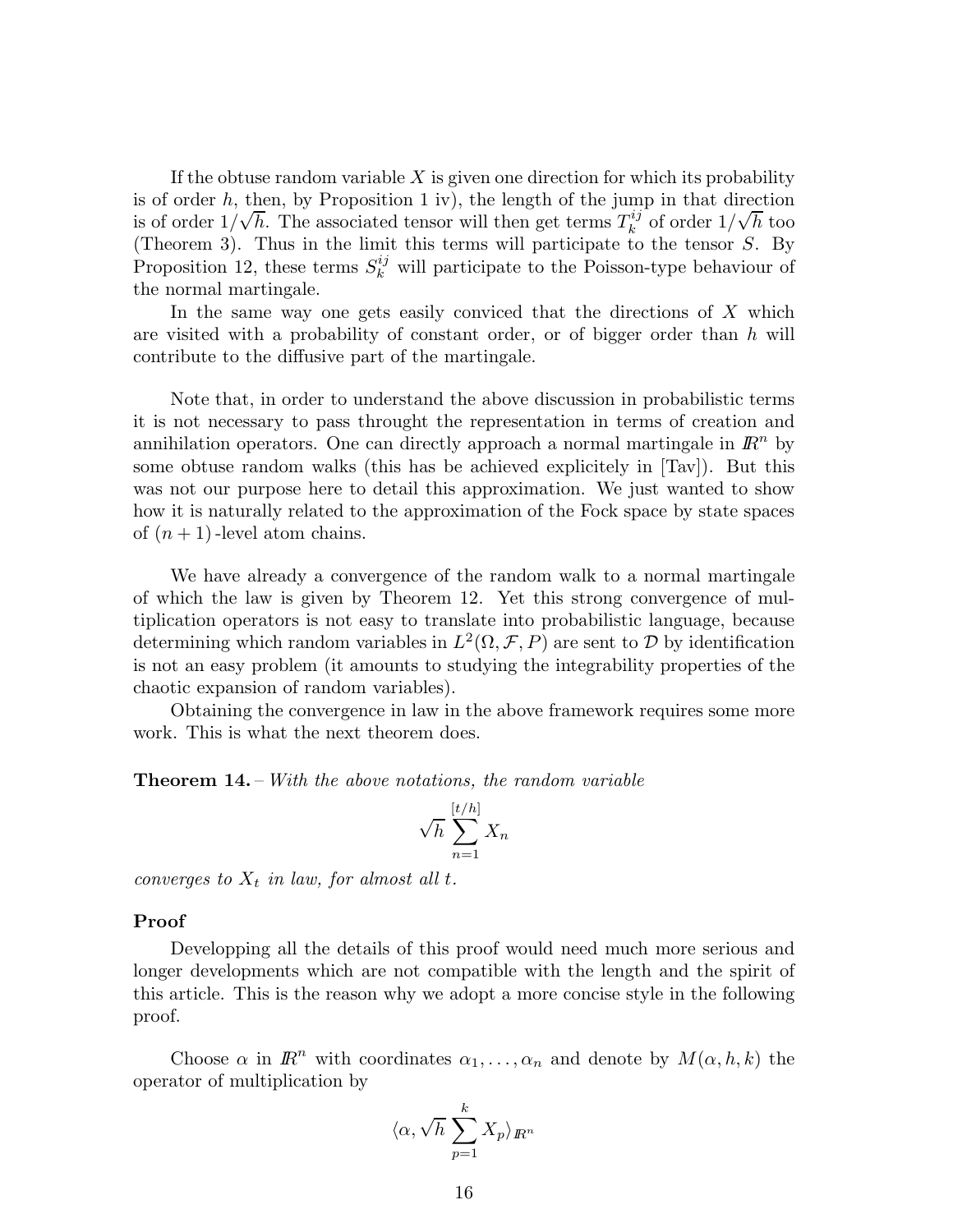on  $L^2(A^{\otimes N}, A^{\otimes N}, P^{\otimes N})$ . Then denote by  $u_k$  the operator  $\exp(i M(\alpha, h, k))$ . The family  $u_k$  satisfies the equations

$$
\begin{cases} u_{k+1} = e^{i\langle \alpha, \sqrt{h}X_{k+1}\rangle} u_k \\ u_0 = I. \end{cases}
$$

Now, by a slight adaptation of Theorem 19 in [A-P] (the terms  $D_{ij}$  have to be allowed to converge as h goes to zero instead of being constant, but this is immediate from the proof), the sequence  $u_{[t/h]}$ , seen as a sequence of operators on  $\Phi$ , converges strongly to  $U_t$  for almost all t, where  $(U_s)$  solves

$$
\begin{cases} dU_s = \sum_{j,l=0}^n L_l^j U_s da_l^j(s) \\ U_0 = I \end{cases}
$$

with

$$
L_0^0 = -\frac{1}{2}W^*W
$$
  
\n
$$
L_l^0 = W_l
$$
  
\n
$$
L_0^j - (W^*S)_j
$$
  
\n
$$
L_l^j = S_l^j - I
$$

where

$$
S = \exp(iD)
$$
  
 
$$
W = (S - I)/D \alpha
$$

and D is the  $n \times n$  matrix with coefficients

$$
D_{jl} = \sum_{i=1}^{n} \alpha_i T_i^{jl}.
$$

Note that we do not assume that D is invertible; if it is not then  $(S-I)/D$  is still defined by its series expansion.

Such an equation, called a Hudson-Parthasarathy equation, always has a solution made of unitary operators  $U_s$ , and such an equation is unique (for such results we refer the reader to [Par]).

On the other hand, consider the operator  $V_t$  which is the value for  $s = 1$  of the unitary semigroup  $e^{isM(\alpha,t)}$  where  $M(\alpha,t)$  is the operator of multiplication by  $X_t$  (on the space  $L^2(\Omega)$  identified with  $\Phi$ ). Remember that  $M(\alpha, t)$  has the representation

$$
\sum_{i=1}^{n} \alpha_i \Big( a_i^0(t) + a_0^i(t) + \sum_{j,l=1}^{n} T_i^{jl} a_l^j(t) \Big)
$$

on D. We now wish to apply Vincent-Smith's formula (see [ViS]) for  $e^{iM(\alpha,t)}$ , but Vincent-Smith's result would require  $M(\alpha, t)$  to belong to the class of regular semimartingales (as in [At4]); here it would need the additional property of being bounded.

Yet in our case it is easy to prove a *posteriori* that the formula holds; this is done by an usual trick. Checking that a formal application of Vincent-Smith's formula for  $\exp(isM(\alpha, t))$  gives a quantum stochastic integral which is a bounded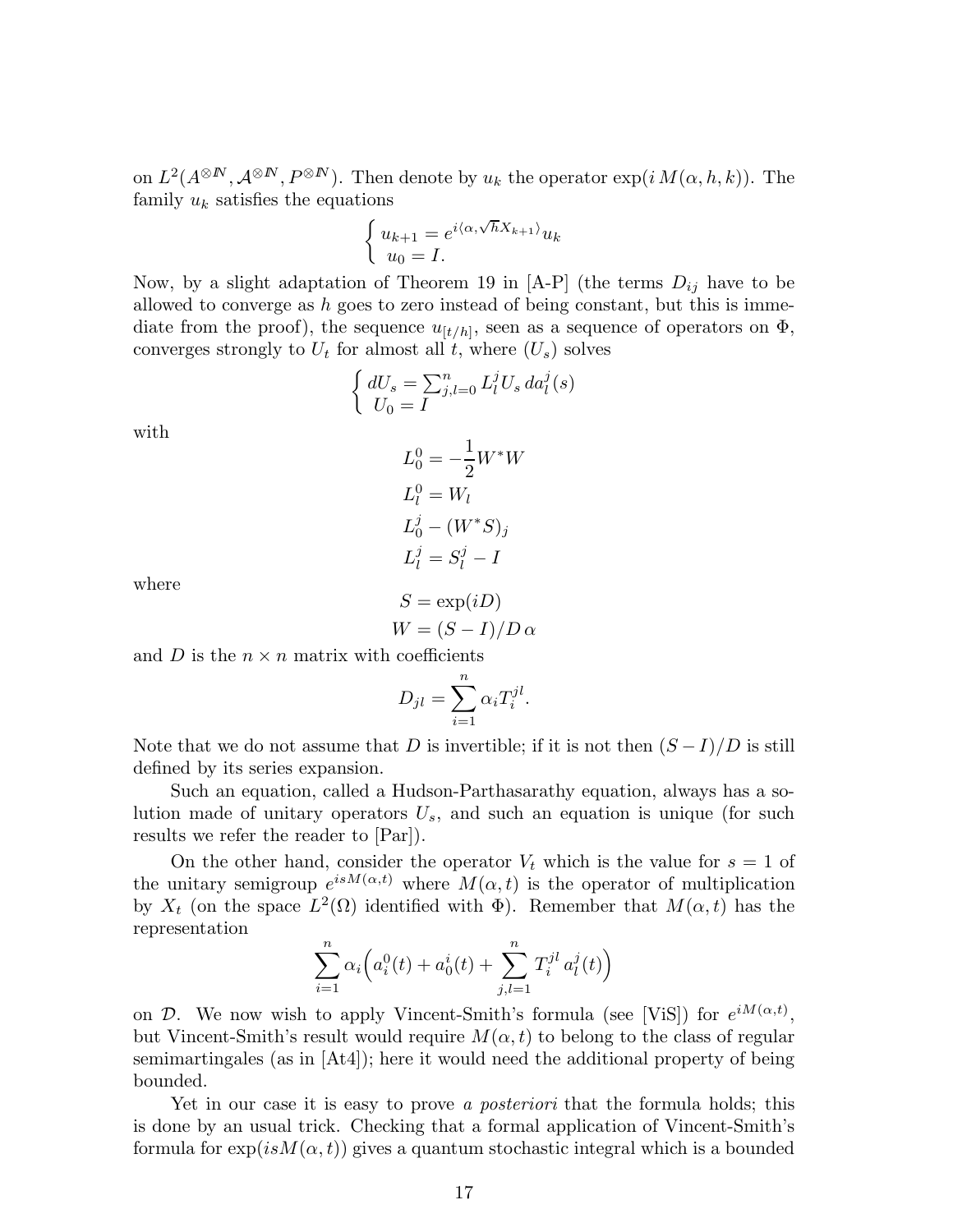operator, a strongly continuous semigroup of the parameter s, and that it is unitary, its generator can then be computed and shown to be equal  $M(\alpha, t)$  on some good domain (e.g. the space of coherent vectors). Since  $M(\alpha, t)$ , as a linear combination of the fundamental operators  $a_l^j$  $\ell_l^j(t)$ , is known to be essentially selfadjoint on the exponential domain, Stone's theorem proves the validity of the integral representation on  $\Phi$  for all  $\exp(isM(\alpha, t)).$ 

Let us therefore apply Vincent-Smith's formula for  $exp(isM(\alpha, t))$ . It simplifies greatly since the operator  $\langle \alpha, X_t \rangle_{\mathbb{R}^n}$ , as a scalar multiplication, commutes with all other coefficients. We obtain therefore the equation

$$
dV_s = \sum_{j,l=1}^n K_l^j V_s \, da_l^j(s)
$$

with

$$
K_l^0 = \int_0^1 \exp(i(1-u)D)\alpha \, du
$$
  
\n
$$
K_0^j = \int_0^1 \alpha^* \exp(iuD) \, du
$$
  
\n
$$
K_l^j = \int_0^1 \exp(i(1-u)D)D \, du
$$
  
\n
$$
K_0^0 = \int_0^1 \int_0^1 u \, \alpha^* \exp(iu(1-v)D)\alpha \, du \, dv
$$
  
\n
$$
= \int_0^1 \alpha^* \exp(iuD)\alpha \, du
$$

and it is clear that the  $K_l^j$  $l_l^j$  equal the corresponding  $L_l^j$ <sup>*l*</sup><sub>*l*</sub>. Since  $V_0 = U_0$  we obtain the equality  $U_t = V_t$  for all t.

On the other hand, for all  $\alpha$ , the operator  $M(\alpha, h, k)$  is selfadjoint on T $\Phi(h)$ . By Nelson's theorem, there exists a dense set of vectors  $f$  such that

$$
u_k f = \sum_{j \in \mathbb{N}} \frac{i^j M(\alpha, h, k)^j}{j!} f.
$$

When seen on the  $L^2(\Omega, \mathcal{F}, P)$ , this means that almost everywhere, the equality

$$
(u_k f)(\omega) = \exp(i \langle \alpha, \sqrt{h} \sum_{p=1}^k X_p(\omega) \rangle_{\mathbb{R}^n}) f(\omega)
$$

holds for all f in the previously specified dense set. Note that this equality is only apparently trivial because of our identification.

The almost everywhere equality can therefore be extended to all f in  $T\Phi(h)$ , all  $k$ . Similarly we can obtain the almost everywhere equality

$$
(U_t f)(\omega) = \exp(i \langle \alpha, X_t(\omega) \rangle_{\mathbb{R}^n})
$$

for all  $f$  in  $\Phi$ .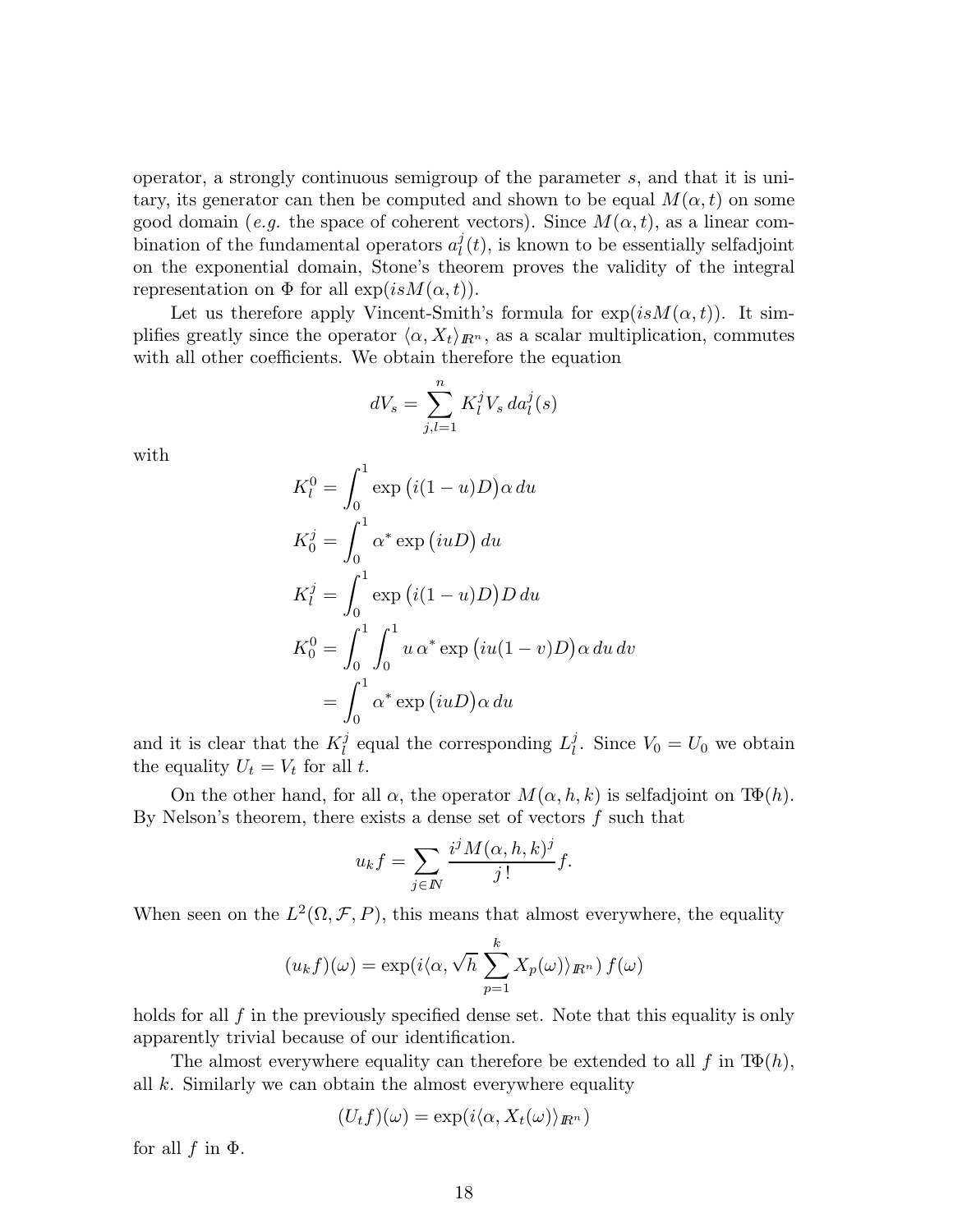The above equalities and the strong convergence prove in particular that

$$
I\!\!E\big(\exp(i\langle\alpha,\sum_{p=1}^{[t/h]}X_p\rangle_{I\!\!R^n})\big)=\langle\Omega,u_{[t/h]}\Omega\rangle_{\mathrm{T}\Phi(h)}
$$

converges to

$$
\langle \Omega, U_t \Omega \rangle_{\Phi} = I\!\!E \big( \exp(i \langle \alpha, X_t \rangle_{I\!\!R^n}) \big)
$$

as h tends to zero. This holds for all  $\alpha$ , so that the conclusion holds.

## VII. Some approximations of 2-dimensional noises

We end this article by computing some simple and illustrative examples in the case  $n = 2$ .

We consider, in the case  $n = 2$ , an obtuse random variable X which takes the values  $v_1 = (a, 0), v_2 = (b, c)$  and  $v_3 = (b, d)$  with respective probabilities  $p, q, r$ . In order that  $X$  be obtuse we put

$$
a = \sqrt{1/p - 1}, b = -1/a, c = \sqrt{1/q - 1 - b^2}, d = -\sqrt{1/r - 1 - b^2}.
$$

Let us call S this set of values for X and  $p_s$  the probability associated to  $s \in S$ . The associated sesqui-symmetric 3-tensor  $T$  is given by

$$
T(v) = \sum_{s \in S} p_s < s, x > s \otimes s.
$$

For example, in the case  $p = 1/2$ ,  $q = 1/3$  and  $r = 1/6$  we get  $a = 1$ ,  $b = -1$ ,  $c = 1$  and  $d = -2$ . The tensor T is then given by

$$
T(v) = \begin{pmatrix} 0 & -y \\ -y & -x - y \end{pmatrix}
$$

if  $v = (x, y)$ . Thus the multiplication operator by  $X_1$  is equal to

$$
X_1 = a_0^1 + a_1^0 - a_2^2
$$

and the multiplication operator by  $X_2$  is equal to

$$
X_2 = a_0^2 + a_2^0 - (a_2^1 + a_1^2 + a_2^2).
$$

Now we consider a random walk  $(X(k))_{k>0}$  made of independent copies of this random variable  $X$ , with time step  $h$ . In the framework of the Fock space approximation described above, the operator

$$
\sum_{k; kh\leq t} \sqrt{h} X_1(k)
$$

converges, both in the sense of convergence of multiplication operators and in law, to

$$
a_1^0(t) + a_0^1(t)
$$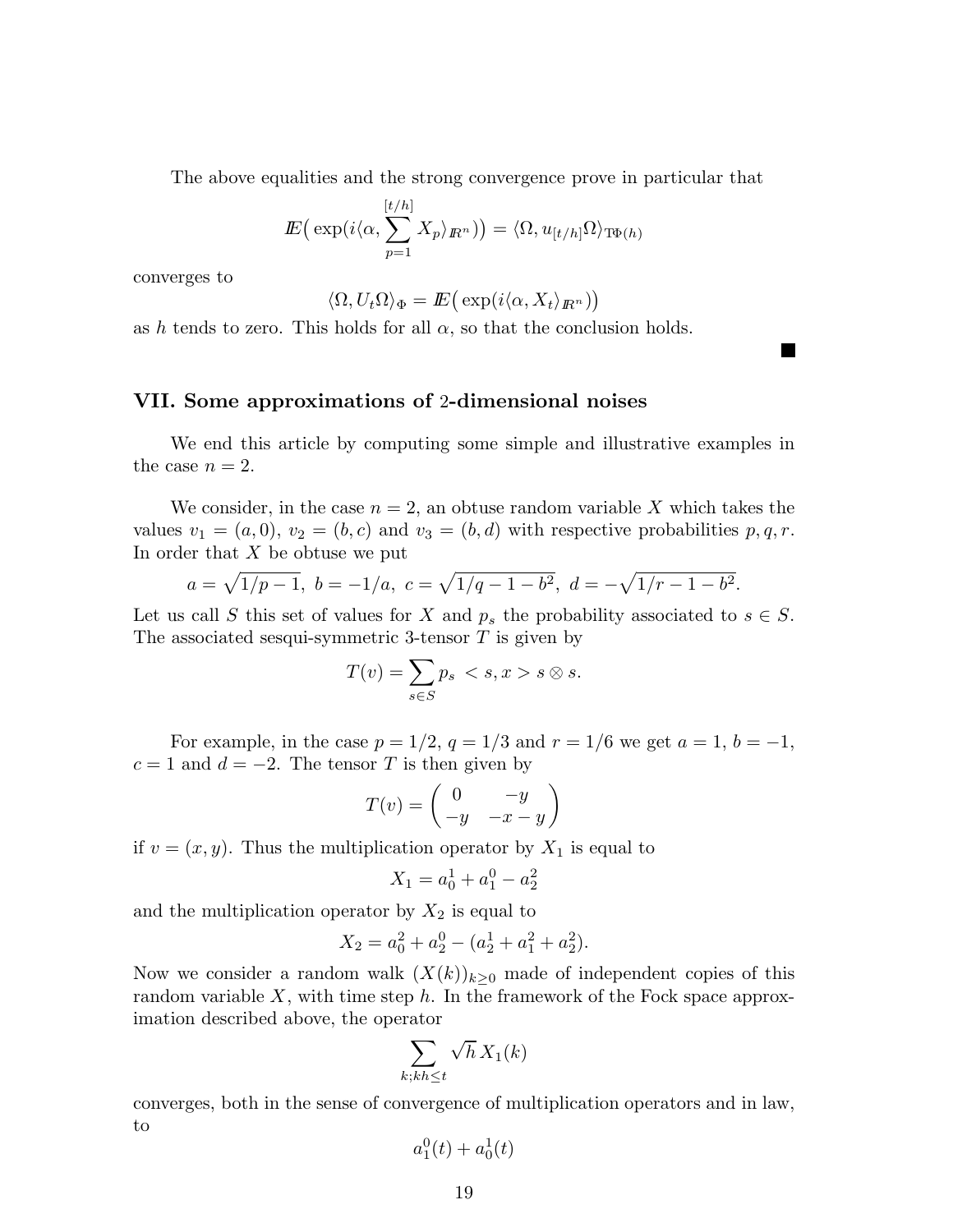and the operator

$$
\sum_{k; kh\leq t}\sqrt{h}\,X_2(k)
$$

converges to

$$
a_2^0(t) + a_0^2(t).
$$

This means that the limit process  $X(t)$  is a 2-dimensional Brownian motion. Indeed, the above representation shows that the associated doubly-symmetric tensor  $\Phi$  is null and thus X satisfies the structure equation

$$
d[X_1, X_1]_t = dt
$$
  

$$
d[X_1, X_2]_t = 0
$$
  

$$
d[X_2, X_2]_t = dt
$$

which is exactly the structure equation verified by two independent Brownian motions.

It is clear, that whatever the values of  $p, q, r$  are, if they are independent of the time step parameter h, we will always obtain a 2-dimensional Brownian motion as a limit of this random walk.

When some of the probabilities  $p, q$  or r depend on h the behaviour is very different. Let us follow two examples.

In the case  $p = 1/2$ ,  $q = h$  and  $r = 1/2 - h$  we get

$$
a = 1, b = -1, c = \frac{1}{\sqrt{h}} + O(h^{1/2}), d = -2\sqrt{h} + o(h^{3/2}).
$$

For the tensor  $T$  we get

$$
T(v) = \begin{pmatrix} 0 + o(h^{5/2}) & -y + o(h^2) \\ -y + o(h^2) & -\frac{y}{\sqrt{h}} - x + o(h^{1/2}) \end{pmatrix}.
$$

The multiplication operators are then given by

$$
X_1 = a_0^1 + a_1^0 - a_2^2 + O(h^2)
$$

and

$$
X_2 = a_0^2 + a_2^0 - (a_2^1 + a_1^2) + \frac{1}{\sqrt{h}} a_2^2 + O(h^{1/2}).
$$

In the same limit as above we thus obtain the operators

$$
a_0^1(t) + a_1^0(t)
$$

and

$$
a_0^2(t) + a_2^0(t) - a_2^2(t).
$$

This means that the coordinate  $X_1(t)$  is a Brownian motion and  $X_2(t)$  is an independent Poisson process, with intensity 1 and directed upwards. Indeed, the associated tensor  $\Phi$  is given by

$$
\Phi(v) = \begin{pmatrix} 0 & 0 \\ 0 & -y \end{pmatrix}
$$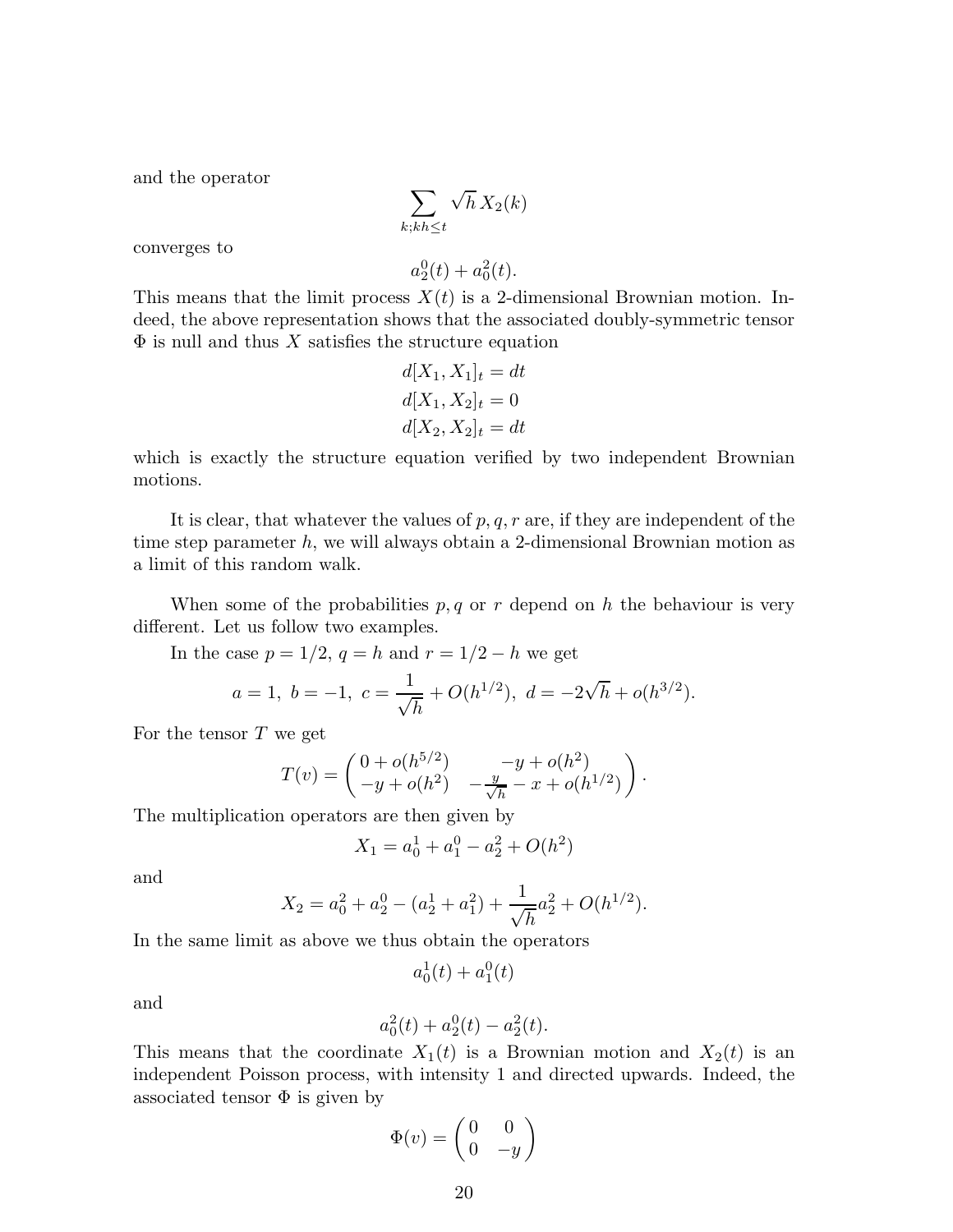and the associated structure equation is

$$
d[X_1, X_1]_t = dt
$$
  
\n
$$
d[X_1, X_2]_t = 0
$$
  
\n
$$
d[X_2, X_2]_t = dt + dX_2(t)
$$

which is the structure equation of the process we described.

The last example we shall treat is the case  $p = 1 - 2h$ ,  $q = r = h$ . We get, for the dominating terms

$$
a = \sqrt{2}\sqrt{h}, b = -\frac{1}{\sqrt{2}}\frac{1}{\sqrt{h}}, c = \frac{1}{\sqrt{2}}\frac{1}{\sqrt{h}}, d = -\frac{1}{\sqrt{2}}\frac{1}{\sqrt{h}},
$$

and

$$
X_1 = a_0^1 + a_1^0 - \frac{1}{\sqrt{2}} \frac{1}{\sqrt{h}} a_2^2 + \frac{1}{\sqrt{2}} \frac{1}{\sqrt{h}} a_1^1
$$
  

$$
X_2 = a_0^2 + a_2^0 - \frac{1}{\sqrt{2}} \frac{1}{\sqrt{h}} (a_2^1 + a_1^2).
$$

The limit process is then solution of the structure equation

$$
d[X_1, X_1]_t = dt - \frac{1}{\sqrt{2}} dX_1(t)
$$
  

$$
d[X_1, X_2]_t = -\frac{1}{\sqrt{2}} dX_2(t)
$$
  

$$
d[X_2, X_2]_t = dt - \frac{1}{\sqrt{2}} dX_1(t).
$$

The associated tensor is easy to diagonalise and one finds the eigenvectors

$$
(-1/\sqrt{2}, 1/\sqrt{2})
$$
 and  $(-1/\sqrt{2}, -1/\sqrt{2}).$ 

The limit process is made of two independent Poisson processes, with intensity 2 and respective direction  $(-1,1)$  and  $(-1,-1)$ .